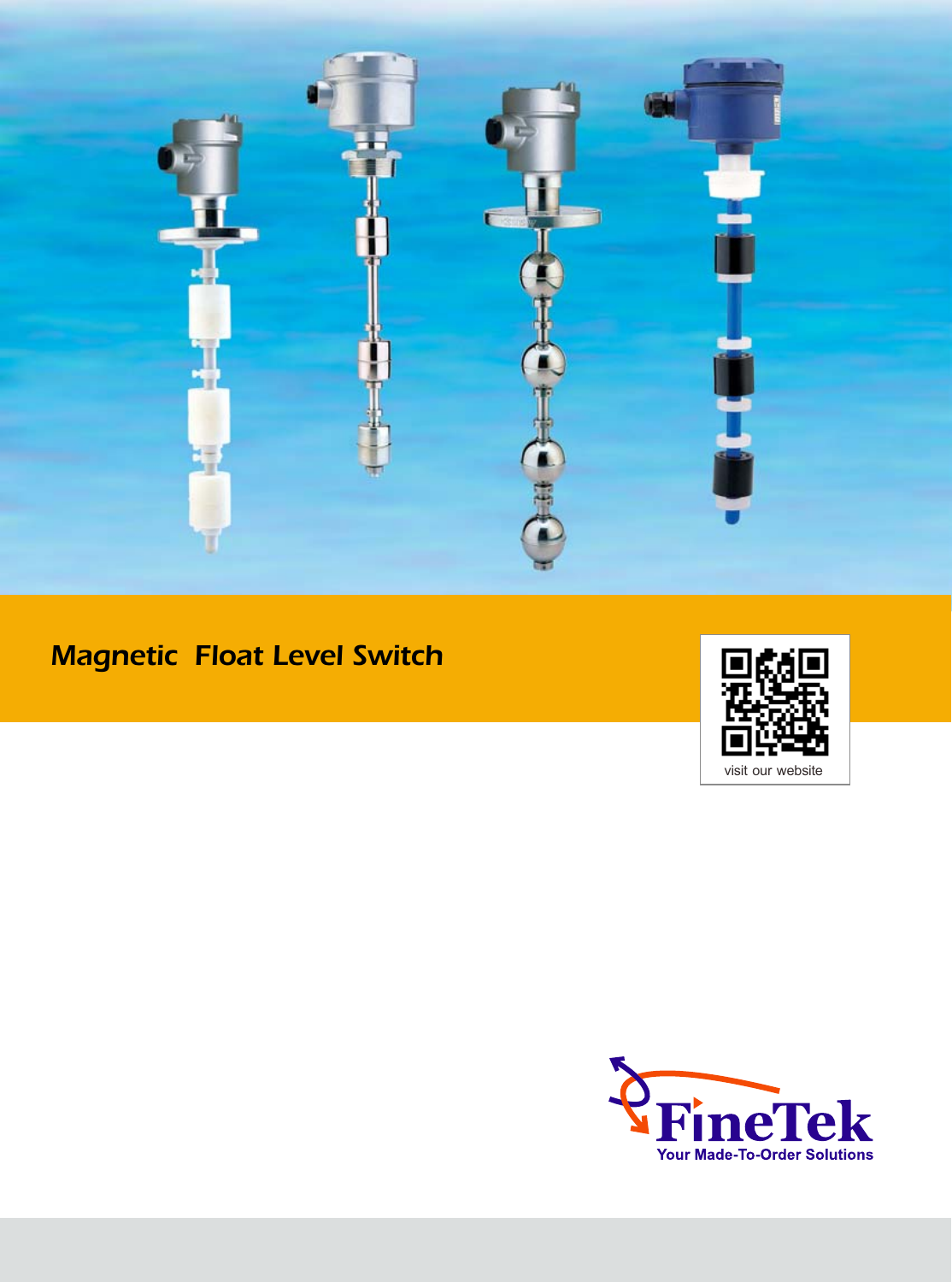#### **PRINCIPLE**

The single unit or multiple reed switch units are housed tightly in stainless steel or engineering plastic stem, and the permanent magnet is sealed into the middle of the specified float ball(s). You can mount the float ball to penetrating through the stem, then the liquid buoyancy will deliver the float ball up and down at the specified position by graduating rings.

When the float internal magnet approaches the reed switch, it will actuate the reed switch contact point to create an open or close circuit. We can apply such on-off output signals to reach liquid level controlling and monitoring purpose. The figures below show the float orientations on N.O. (Normal Open) and N.C. (Normal Close).



Rising float ball to actuate the reed switch

#### FEATURES

- $\star$  Multiple points measuring, multiple level points could be for custom-made.
- $\star$  Employing the magnet to actuate the reed switch requires no power. Life expectancy of each contact can reach up to 2 million times.
- $\star$  All output signal wiring are simplified in same junction box (housing) to economize the external wiring construction.
- $\star$  FC(D) type magnetic float level switches are more cost-effective than other level switches in terms of multiple points.



Rising float ball to switch off.

- $\star$  The housing protection is at least IP65.
- $\star$  Rugged construction and multiple options for materials from engineering plastics as PVDF, PP, PVC, and stainless steels such as SUS304, SUS316, float switches can be applied to versatile applications in chemical corrosion of acidity and alkalinity liquid, solvents or oil fuels.
- $\star$  The reed switch and lead wire are isolated with liquids absolutely. All stainless steel switches are applicable to high pressure and high temperature environment.

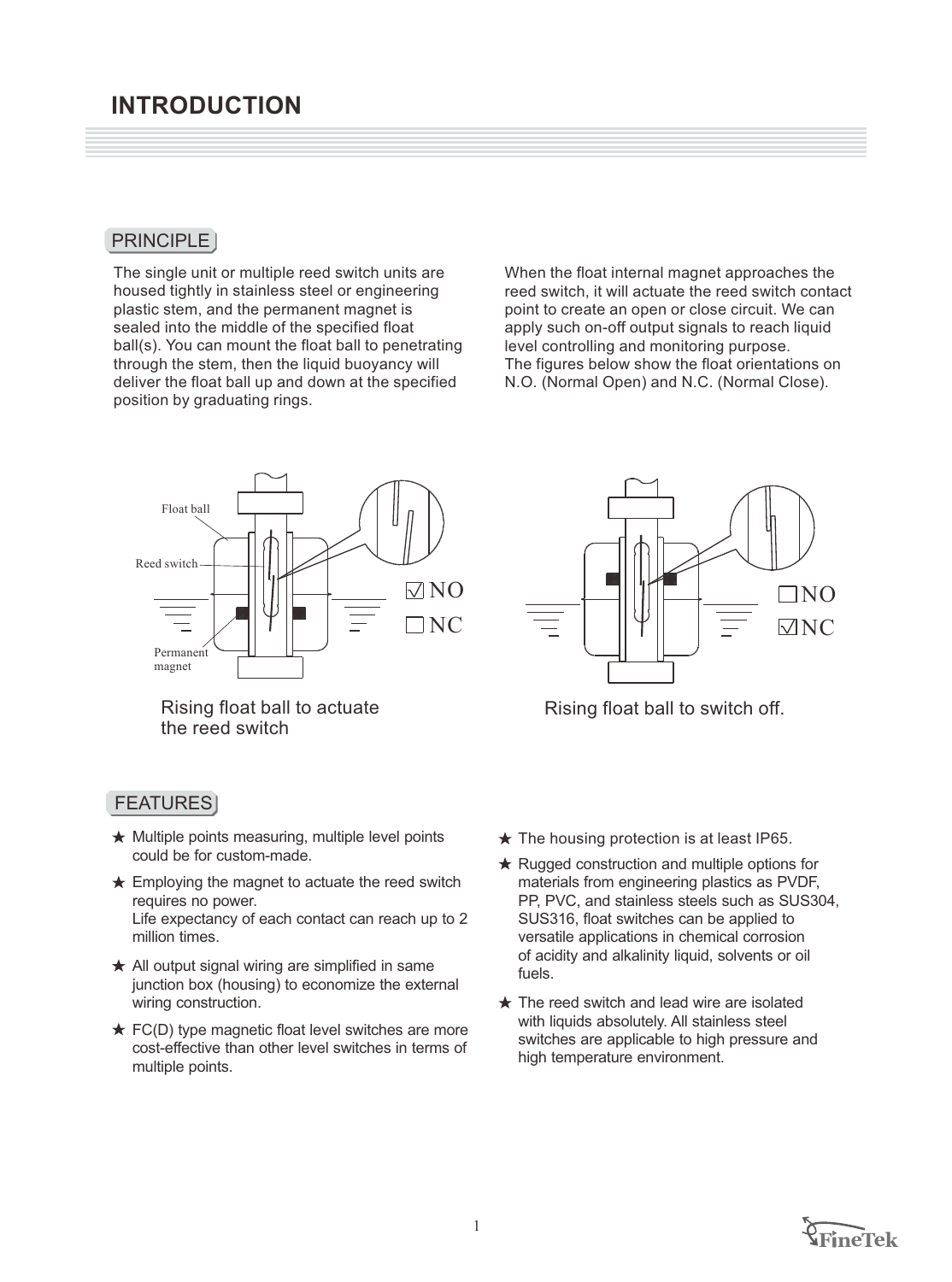#### **APPLICATIONS**

Shipbuilding Industry, Generator Facilities, Petrochemical Industry, Food/Beverage Industry, Waste Water/Water Purified Facilities, Electronic Industry, Dyeing and Finishing Industry, Chemical Industry, Rubber/ Plastic Industry, Hydraulic.

| Tube Type           | Material    | Switching<br>Contact from | Switching<br>Capacity Max. | Switching<br>Voltage Max. | Switching<br>Current Max. | Carry<br>Current Max. |
|---------------------|-------------|---------------------------|----------------------------|---------------------------|---------------------------|-----------------------|
| <b>SUS</b>          |             | <b>SPST</b>               | 50W                        | 300Vac/350Vdc             | 0.5A                      | 2.5A                  |
| OD <sub>8</sub>     | <b>PVC</b>  | <b>SPDT</b>               | 20W                        | 150Vac/200Vdc             | 1A                        | 2A                    |
| OD9.5<br><b>SUS</b> | <b>SPST</b> | 50W                       | 300Vac/350Vdc              | 0.5A                      | 2.5A                      |                       |
|                     |             | <b>SPDT</b>               | 20W                        | 150Vac/200Vdc             | 1A                        | 2A                    |
| OD12.7              | <b>SUS</b>  | <b>SPST</b>               | 60W                        | 220Vac/500Vdc             | 3A                        | 4A                    |
|                     |             | <b>SPDT</b>               | 60W                        | 400Vac/1000Vdc            | 1A                        | 2A                    |
|                     | <b>PVDF</b> | <b>SPST</b>               | 60W                        | 220Vac/500Vdc             | 3A                        | 4A                    |
| OD <sub>16</sub>    |             | <b>SPDT</b>               | 60W                        | 400Vac/1000Vdc            | 1A                        | 2A                    |
|                     |             | <b>SPST</b>               | 60W                        | 220Vac/500Vdc             | 3A                        | 4A                    |
| OD17.2              | PP          | <b>SPDT</b>               | 60W                        | 400Vac/1000Vdc            | 1A                        | 2A                    |

### **SPECIFICATION**

※Reed switches of UL approval are 240Vac/ 200Vdc, 50w,0.5A.

# **APPLICATION FIELDS OF FLOAT**

| Environments<br>Float                                                                                          | Working Temp.                                              | <b>Pressure Rating</b>       | Acid           | Alkaline | Oil | Solvent  |  |
|----------------------------------------------------------------------------------------------------------------|------------------------------------------------------------|------------------------------|----------------|----------|-----|----------|--|
| <b>SUS304</b>                                                                                                  | $-20^{\circ}$ C~120 $^{\circ}$ C<br>$(200^{\circ}$ C Max.) | $10-30$ kg/cm <sup>2</sup>   | $\times$       | ╱        | ⊙   |          |  |
| <b>SUS316</b>                                                                                                  | $-20^{\circ}$ C~120 $^{\circ}$ C<br>(200°C Max.)           | $10 - 30$ kg/cm <sup>2</sup> | $\land$        | i.       | O)  |          |  |
| Polypropylene                                                                                                  | $-20^{\circ}$ C $-80^{\circ}$ C                            | $4$ kg/cm <sup>2</sup>       | in.            |          |     | $\times$ |  |
| <b>PVDF</b>                                                                                                    | $-20^{\circ}$ C~120 $^{\circ}$ C                           | 3kg/cm <sup>2</sup>          | $\circledcirc$ | O        |     |          |  |
| Note: $\circledcirc$ = Excellent<br>$=$ Good<br>$=$ Acceptable<br>$\times$ =Not good<br>(S10 resistance:50 kg) |                                                            |                              |                |          |     |          |  |

Note:  $\circledcirc$  = Excellent  $\circlearrowright$  = Good

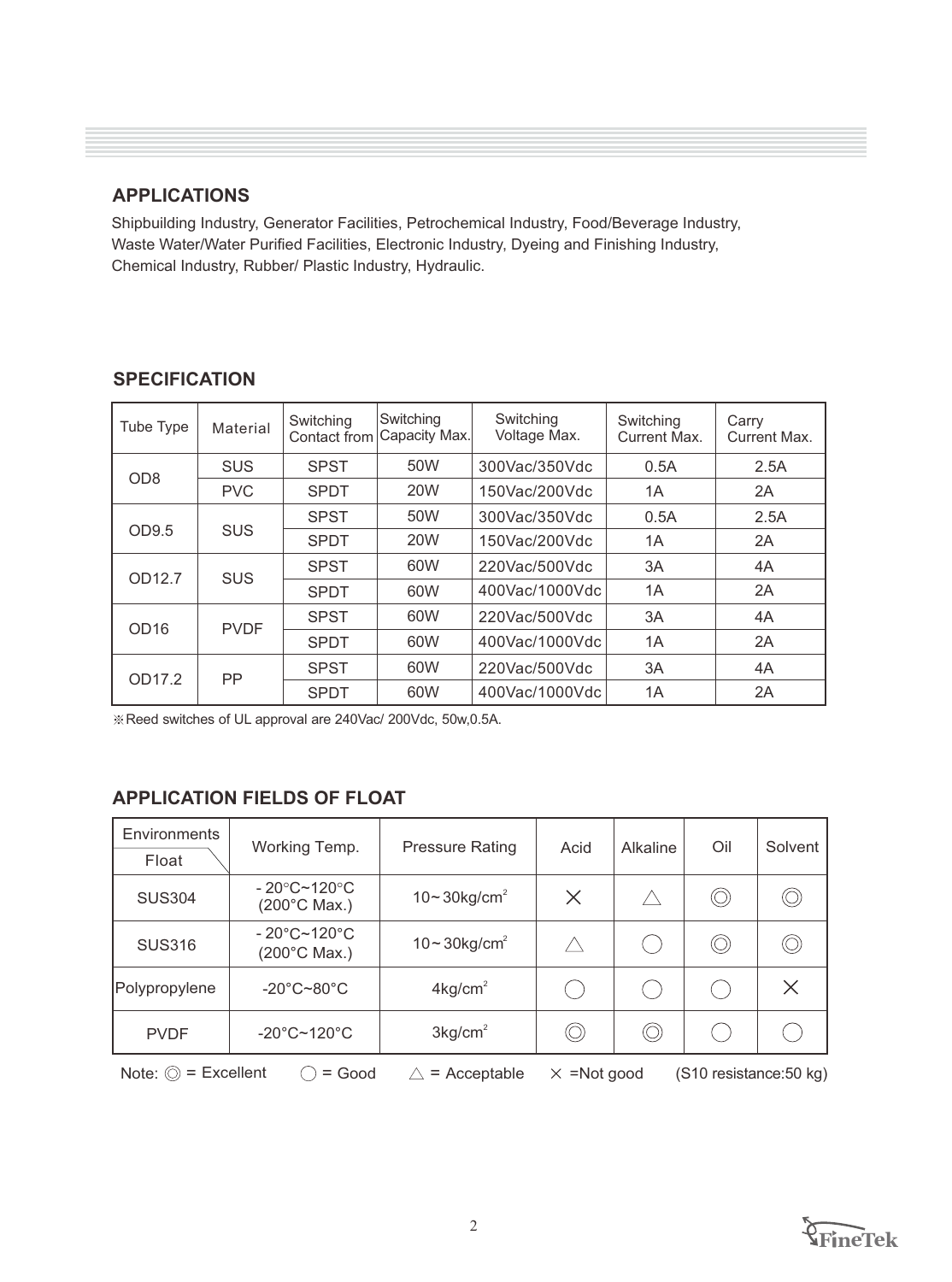|                                        | Concentration |                 | Temp       |            |              | Plastic                |              | <b>Rubber Stainless</b> |           |          |
|----------------------------------------|---------------|-----------------|------------|------------|--------------|------------------------|--------------|-------------------------|-----------|----------|
| Chemical                               | $\%$          | $\rm ^{\circ}C$ | $\circ$ F  |            |              | PVC PP PVDF PTFE       |              | <b>NBR</b>              | 304 316   |          |
| Ammonia Water                          | 10            | 40              | 104        |            |              |                        |              | $\circ$                 |           |          |
| NH <sub>4</sub> OH                     | 10            | 80              | 176        |            | О            | $\bullet$              | 0            |                         |           |          |
| Aque Regia                             | 10            | 40              | 104        | Δ          | Δ            | $\bullet$              | $\bullet$    |                         |           |          |
| 3HCl+HNO <sub>3</sub>                  | 10            | 80              | 176        |            |              | ð                      | 0            |                         |           |          |
| Benzene                                | Pure          | 40<br>80        | 104<br>176 | $\times$   | Δ            | $\circ$<br>Δ           | ●<br>O       |                         |           |          |
| $C_6H_6$<br><b>Bleaching Liquor</b>    |               | 40              | 104        |            |              | O                      |              |                         |           |          |
| $Ca(CIO)_{2}$                          | 5<br>5        | 80              | 176        |            |              |                        |              |                         |           |          |
|                                        | 20            | 40              | 104        |            |              |                        |              |                         |           |          |
|                                        | 20            | 80              | 176        |            |              |                        |              |                         |           |          |
| Boric Acid                             | Satu          | 40              | 104        |            |              | 0                      |              | 0                       |           |          |
| $H_3BO_3$                              |               | 80              | 176        |            |              |                        |              | $\circ$                 |           |          |
| <b>Brine</b>                           |               | 40              | 104        |            |              | $\bullet$              | 0            |                         |           |          |
|                                        |               | 80              | 176        |            | D            | O                      | o            |                         |           |          |
| <b>Butadiene</b>                       | Gas           | 40              | 104        |            |              | $\bullet$              | O            | Δ                       |           |          |
| CH <sub>2</sub> =CH=CH=CH <sub>2</sub> |               | 80              | 176        |            |              |                        |              |                         |           |          |
| <b>Butane</b><br>$CH3(CH2)2CH3$        | Gas           | 40<br>80        | 104<br>176 |            |              |                        |              |                         |           |          |
| Nitric Acid                            | 10            | 40              | 104        |            |              |                        |              |                         |           |          |
| HNO <sub>3</sub>                       | 10            | 80              | 176        | $\times$   | О            |                        |              |                         |           |          |
|                                        | 30            | 40              | 104        | ð          |              |                        |              |                         |           |          |
|                                        | 30            | 80              | 176        | $\times$   | $\circ$      |                        |              |                         |           |          |
|                                        | 50            | 40              | 104        | $\circ$    | $\circ$      |                        |              |                         |           |          |
|                                        | 50            | 80              | 176        | $\times$   | $\times$     | $\circ$                |              |                         |           |          |
|                                        | 70            | 40              | 104        | $\circ$    | ×            | $\bullet$              |              |                         |           |          |
|                                        | 70            | 80              | 176        | $\times$   |              | $\circ$                | O            |                         |           |          |
|                                        | 98<br>98      | 40<br>80        | 104<br>176 |            |              | $\circ$                | $\circ$<br>Δ |                         |           |          |
| Oxalic Acid                            | 20            | 40              | 104        |            |              |                        |              |                         |           | Δ        |
| <b>HOOCCOOH</b>                        | 20            | 80              | 176        |            |              |                        |              |                         |           |          |
|                                        | 50            | 40              | 104        |            |              |                        |              |                         |           | Δ        |
|                                        | 50            | 80              | 176        |            |              |                        |              |                         |           |          |
| Phosphoric Acid                        | 10            | 40              | 104        |            |              |                        |              |                         |           |          |
| $H_3$ PO $_4$                          | 10            | 80              | 176        |            | $\circ$      |                        |              |                         |           |          |
|                                        | 50            | 40              | 104        |            |              |                        |              |                         |           |          |
|                                        | 50            | 80              | 176        |            |              | $\circ$                | О            | $\times$                |           |          |
|                                        | 80            | 40              | 104        |            | $\circ$      | $\bullet$              | ●            | $\circ$                 |           |          |
|                                        | 80            | 80              | 176        |            | $\triangle$  | $\bullet$              | $\bullet$    |                         | $\bullet$ |          |
| <b>Butane</b><br>$CH3(CH2)2CH3$        | Gas           | 40<br>80        | 104<br>176 |            | ●            | $\bullet$<br>$\bullet$ | O<br>O       |                         |           |          |
| Sodium                                 | 15            | 40              | 104        |            | ●            | $\bullet$              |              |                         |           |          |
| Hydroxide                              | 15            | 80              | 176        |            | $\circ$      | $\triangle$            |              | Δ                       | $\times$  | $\times$ |
| NaOH                                   | 30            | 40              | 104        |            | ●            | $\bullet$              |              |                         | D         |          |
|                                        | 30            | 80              | 176        |            | $\circ$      | $\triangle$            |              |                         | $\times$  | $\times$ |
|                                        | 50<br>50      | 40<br>80        | 104<br>176 |            | Ô<br>$\circ$ | $\circ$<br>$\times$    |              |                         | $\times$  | $\times$ |
|                                        | 70            | 40              | 104        | $\bigcirc$ | $\circ$      | $\circ$                |              |                         |           |          |
|                                        | 70            | 80              | 176        |            | $\bigcirc$   | $\times$               | $\bullet$    |                         |           |          |

|                              | Excellent     |                 |                | ○ Good   |            |                  | $\triangle$ Fair |                         | $\times$ Corroded    |                      |
|------------------------------|---------------|-----------------|----------------|----------|------------|------------------|------------------|-------------------------|----------------------|----------------------|
| Chemical                     | Concentration |                 | Temp           |          |            | Plastic          |                  | <b>Rubber Stainless</b> |                      |                      |
|                              | $\%$          | $\rm ^{\circ}C$ | $\overline{F}$ |          |            | PVC PP PVDF PTFE |                  | <b>NBR</b>              | 304 316              |                      |
| Sodium                       | 3             | 40              | 104            |          | О          |                  |                  |                         | Δ                    | О                    |
| Hypochlorite<br><b>NaCIO</b> | 3             | 80              | 176            |          |            |                  |                  |                         |                      |                      |
|                              | 5<br>5        | 40<br>80        | 104<br>176     |          | О          |                  |                  |                         | Δ                    | О                    |
|                              | 7             | 40              | 104            |          | Δ          | О                |                  |                         | ×                    | ×                    |
|                              | 7             | 80              | 176            |          |            |                  |                  |                         |                      |                      |
|                              | 10            | 40              | 104            |          | △          |                  |                  |                         | $\times$             | $\times$             |
|                              | 10            | 80              | 176            |          |            |                  |                  |                         |                      |                      |
|                              | 13            | 40              | 104            |          | Δ          |                  |                  |                         |                      | $\times$             |
|                              | 13            | 80              | 176            |          |            |                  |                  |                         |                      |                      |
| Sulfuric Acid                | 10            | 40              | 104            |          |            |                  |                  |                         |                      |                      |
| $H_2SO_4$                    | 10            | 80              | 176            |          |            |                  |                  | $\circ$                 | $\circ$              | $\bigcirc$           |
|                              | 30<br>30      | 40<br>80        | 104<br>176     |          |            |                  |                  | D<br>$\bigcirc$         | $\times$             | $\times$             |
|                              | 50            | 40              | 104            |          |            |                  |                  | $\circ$                 | $\times$<br>$\times$ | $\times$<br>$\times$ |
|                              | 50            | 80              | 176            |          |            |                  |                  | Δ                       | $\times$             | $\times$             |
|                              | 60            | 40              | 104            |          |            |                  |                  | $\bullet$               | $\times$             | $\times$             |
|                              | 60            | 80              | 176            |          | О          |                  |                  | $\circ$                 | $\times$             | $\times$             |
|                              | 70            | 40              | 104            |          | ۸          |                  |                  | $\circ$                 | ×                    | $\times$             |
|                              | 70            | 80              | 176            |          | О          |                  |                  | $\triangle$             | $\times$             | $\times$             |
|                              | 80            | 40              | 104            |          | O          |                  |                  | $\circ$                 | $\times$             | $\times$             |
|                              | 80            | 80              | 176            |          | O          |                  |                  | $\triangle$             |                      |                      |
|                              | 90            | 40              | 104            | О        |            |                  |                  | $\triangle$             | ×                    | $\times$             |
|                              | 90<br>98      | 80<br>40        | 176<br>104     |          | $\circ$    |                  | $\circ$          | Δ                       |                      |                      |
|                              | 98            | 80              | 176            | Δ        |            | Δ                | $\circ$          |                         | О                    | О                    |
| Toluene                      |               | 40              | 104            |          | Δ          |                  | $\bullet$        |                         |                      |                      |
| $C_6H_5CH_3$                 |               | 80              | 176            |          |            |                  | $\circ$          |                         |                      |                      |
| <b>Chlorine Gas</b>          | Wet           | 40              | 104            | О        |            | $\bullet$        | ●                |                         |                      |                      |
| Cl <sub>2</sub>              | Wet           | 80              | 176            |          |            | $\triangle$      |                  |                         |                      |                      |
|                              | Dry           | 40              | 104            |          |            |                  |                  |                         |                      |                      |
|                              | Dry           | 80              | 176            |          |            | ۰                |                  |                         |                      |                      |
| Chromic Acid                 | 10            | 40              | 104            |          |            |                  |                  |                         |                      |                      |
| $H_2$ CrO <sub>4</sub>       | 10<br>20      | 80<br>40        | 176<br>104     |          |            |                  |                  |                         |                      |                      |
|                              | 20            | 80              | 176            | Δ        |            |                  |                  |                         |                      |                      |
|                              | 40            | 40              | 104            | Δ        |            |                  |                  |                         |                      |                      |
|                              | 40            | 80              | 176            |          |            |                  |                  |                         |                      |                      |
|                              | 50            | 40              | 104            | $\times$ |            |                  |                  |                         |                      |                      |
|                              | 50            | 80              | 176            |          |            | Δ                |                  |                         |                      |                      |
| Hydrochloric                 | 15            | 40              | 104            | 0        |            |                  |                  | $\circ$                 |                      |                      |
| Acid<br><b>HCI</b>           | 15            | 80              | 176            |          |            |                  |                  |                         |                      |                      |
|                              | 25            | 40              | 104            |          |            |                  |                  | $\times$                |                      |                      |
|                              | 25            | 80              | 176            |          |            |                  |                  |                         |                      |                      |
|                              | 35<br>35      | 40<br>80        | 104<br>176     |          | $\bigcirc$ |                  |                  | $\times$                |                      |                      |
|                              | 38            | 40              | 104            |          | $\bullet$  |                  |                  | $\times$                |                      |                      |
|                              | 38            | 80              | 176            |          | $\circ$    |                  | $\bigcirc$       |                         |                      |                      |

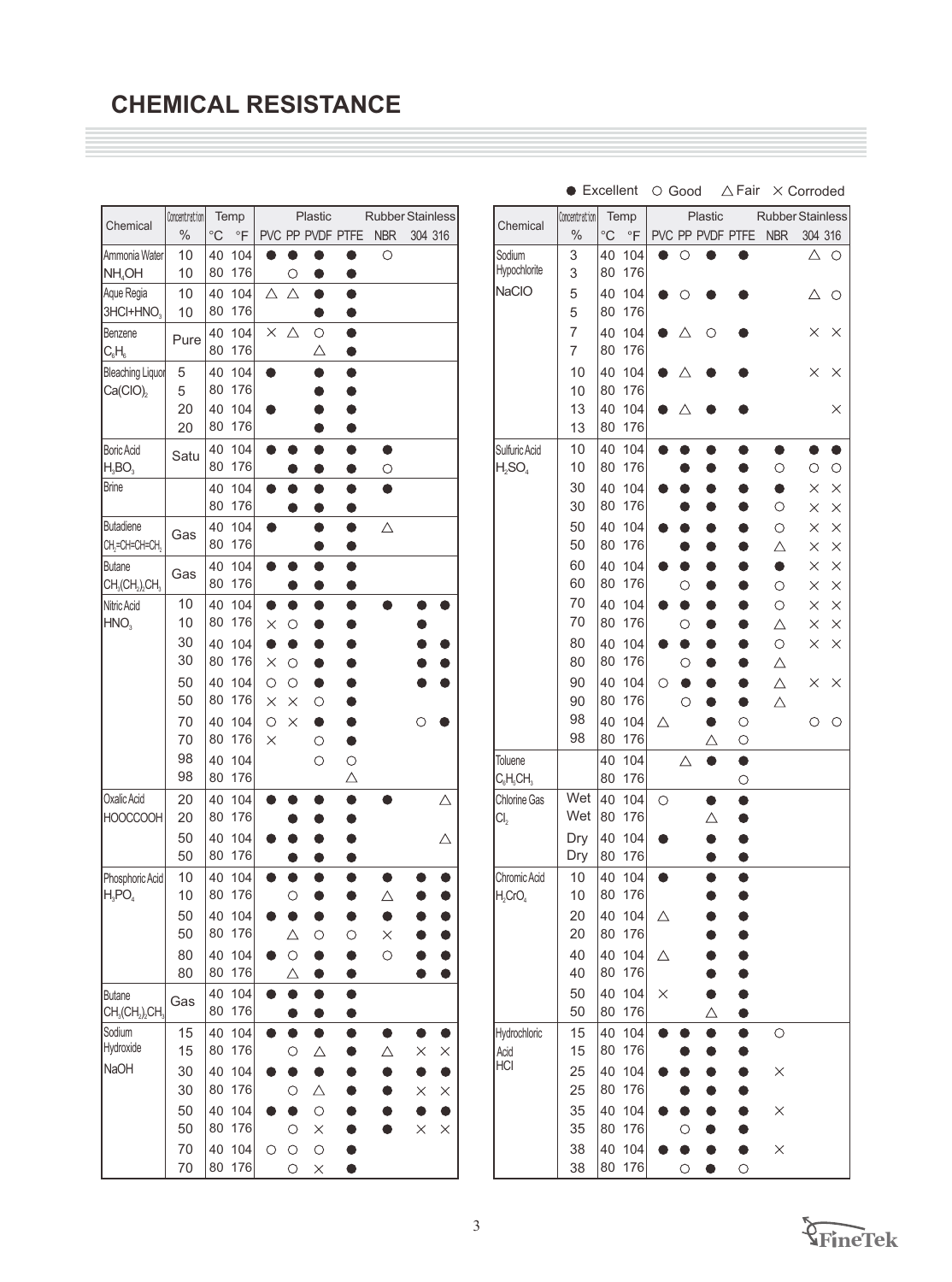|                        |               |             | Excellent      | $\circ$ 6000 |                |                  | ∆ Fair    |                         | x Corroded |   |
|------------------------|---------------|-------------|----------------|--------------|----------------|------------------|-----------|-------------------------|------------|---|
| Chemical               | Concentration |             | Temp           |              |                | Plastic          |           | <b>Rubber Stainless</b> |            |   |
|                        | $\%$          | $^{\circ}C$ | $\overline{F}$ |              |                | PVC PP PVDF PTFE |           | <b>NBR</b>              | 304 316    |   |
| Citric Acid            | 10            | 40          | 104            | O            | O              |                  | 0         |                         |            |   |
| $C_6H_8O_7$            | 10            | 80          | 176            |              | О              |                  |           |                         |            |   |
| Gasoline               | 10            | 40          | 104            |              |                |                  |           |                         |            |   |
|                        | 10            | 80          | 176            |              |                |                  | 0         |                         |            |   |
| <b>Diesel Fuels</b>    |               | 40          | 104            |              |                |                  |           |                         |            |   |
|                        |               | 80          | 176            |              |                |                  |           |                         |            |   |
| Ethyl Alchol           | Pure          | 40          | 104            |              | D              |                  | o         | O                       | O          | O |
| $C_2H_5OH$             |               | 80          | 176            |              | Ó              |                  |           | О                       |            |   |
| Formic Acid            | 90            | 40          | 104            | O            | $\bigcirc$     | ●                | $\bullet$ |                         |            |   |
| <b>HCOOH</b>           |               | 80          | 176            |              |                | O                | O         |                         |            |   |
| Hydrofluric<br>Acid    | <b>Dilute</b> | 40          | 104            | $\bullet$    | О              |                  |           |                         |            |   |
|                        | <b>Dilute</b> | 80          | 176            |              | О              |                  |           |                         |            |   |
| HF                     | 30            | 40          | 104            | О            | $\circ$        |                  |           |                         |            |   |
|                        | 30            | 80          | 176            | $\times$     | $\circ$        |                  |           |                         |            |   |
|                        | 40            | 40          | 104            | Δ            | $\circ$        |                  |           |                         |            |   |
|                        | 40            | 80          | 176            |              | $\circ$        |                  |           |                         |            |   |
|                        | 50            | 40<br>80    | 104            | Δ            | $\circ$        |                  |           |                         |            |   |
|                        | 50<br>5       |             | 176            |              | $\circ$        | O                | O         |                         |            |   |
| Hydrogen<br>peroxide   | 5             | 40<br>80    | 104<br>176     |              | $\bullet$<br>O |                  | 0         |                         | $\circ$    |   |
| $H_2O_2$               | 20            | 40          | 104            |              |                |                  |           |                         |            |   |
|                        | 20            | 80          | 176            |              | О              |                  |           |                         |            |   |
|                        | 30            | 40          | 104            | O            | $\circ$        |                  |           |                         |            |   |
|                        | 30            | 80          | 176            |              | Δ              |                  |           |                         |            |   |
|                        | 50            | 40          | 104            | Δ            | $\times$       |                  |           |                         |            |   |
|                        | 50            | 80          | 176            |              |                |                  |           |                         |            |   |
|                        | 90            | 40          | 104            |              |                |                  |           |                         |            |   |
|                        | 90            | 80          | 176            |              |                |                  |           |                         |            |   |
| Isopropyl Alcohol      |               | 40          | 104            |              |                |                  | O         | $\circ$                 |            |   |
| (CH <sub>3</sub> )CHOH | Pure          | 80          | 176            |              |                |                  |           |                         |            |   |
| Kerosene               |               | 40          | 104            |              | О              |                  |           |                         |            |   |
|                        |               | 80          | 176            |              |                |                  |           |                         |            |   |
| Methyl Alcohol         |               | 40          | 104            | $\circ$      | $\bullet$      |                  |           | Δ                       |            |   |
| CH <sub>3</sub> OH     |               | 80          | 176            |              | О              |                  |           |                         |            |   |
| Methyl Ethyl Ketone    |               | 40          | 104            |              | Δ              |                  |           |                         |            |   |
| $CH3COC2H5$            |               | 80          | 176            |              |                |                  |           |                         |            |   |
| Potassium Chromate     |               | 40          | 104            |              |                |                  |           |                         |            |   |
| $K_2$ CrO <sub>4</sub> |               | 80          | 176            |              | О              | O                |           | О                       |            |   |

 $H$ 

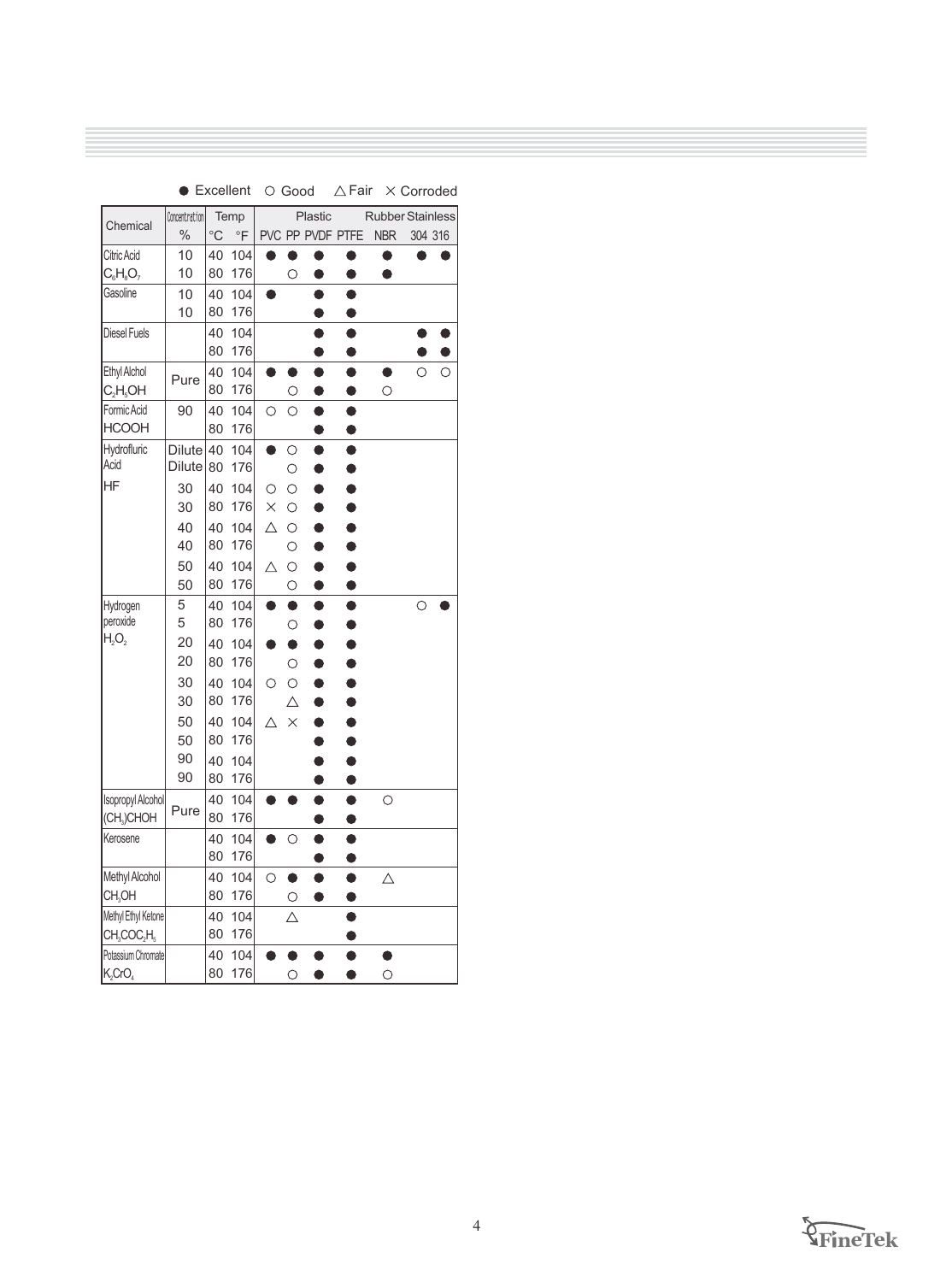## INDUCTIVE LOADS

When using a reed switch with inductive loads such as motors, relays, solenoids, etc., The contact will be subjected to a high induced voltage during opening of the contact (load circuit).

recommended.(refer to Fig.1) (Fig.1) Inductive load 0000 Hç  $C = \frac{I^2}{10}(uF)$ DC  $R = \frac{E}{10I(1+\frac{50}{E})}$ C R N<sub>d</sub> (RC) Inductive load **Inductive load** mm 0000 DC DC  $N<sub>2</sub>$ (Varistor) (Diode)

 $\star$  It is prohibited to connect directly with any solenoid valve, motor or magnetic switch.

#### CAPACITIVE LOADS

When using a reed switch with capacitive loads such as capacitors, incandescent lamps or long cables, the contact will be subjected to a high surge (inrush) current.

(Fig.2)



Parallel connection of RC circuit and switch will surge current bypass.

Therefore, protective circuits such as: surge suppressors or current limiting resistors are recommended.(refer to Fig.2)

Such high induced voltage (transients) may cause damages to the reed switch or

Therefore, protective circuits such as: RC (snubber), varistors or clamping diodes are

significantly reduce its life.



Series connection of resistance and switch limit surge current.

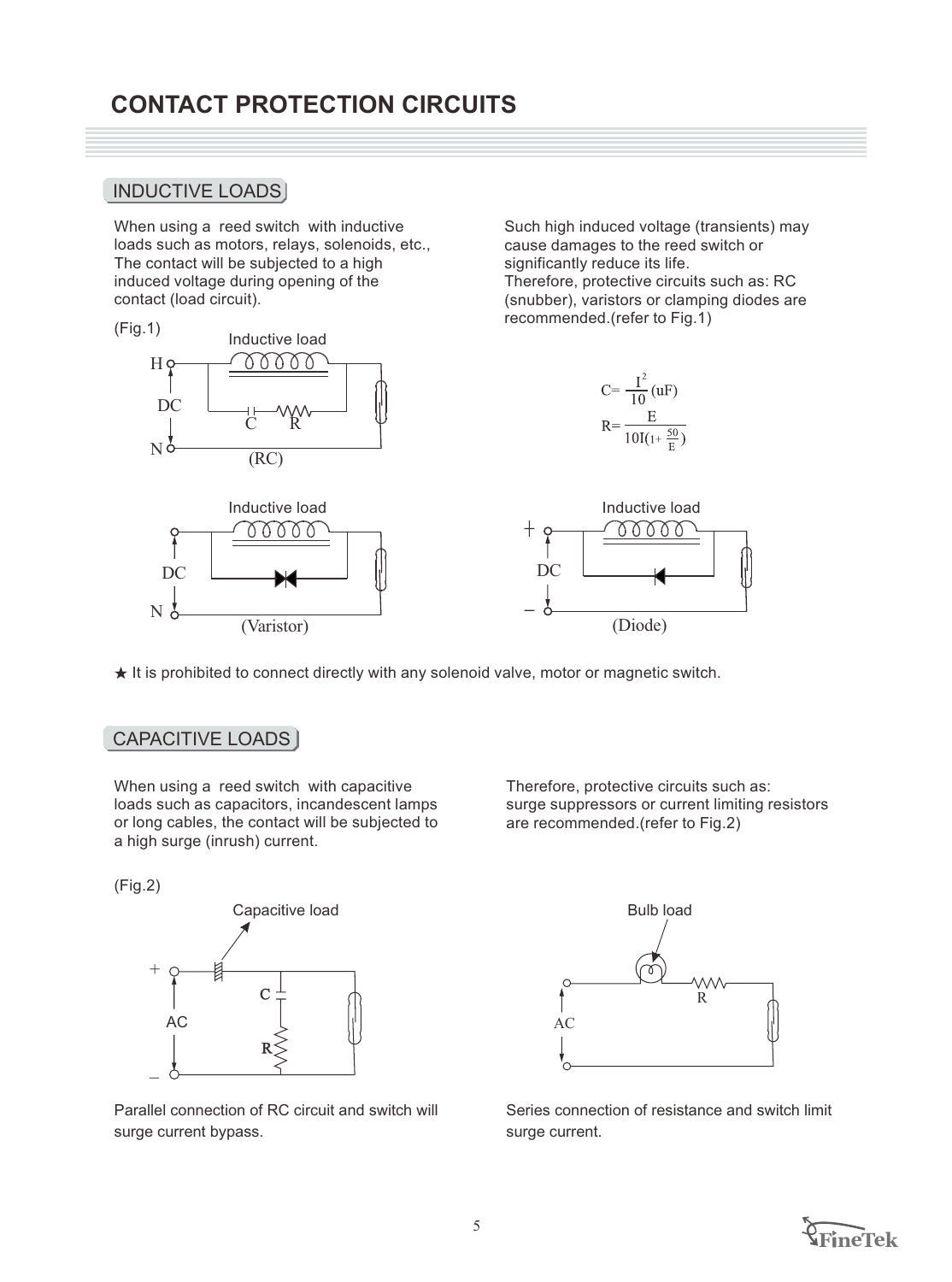# **HOUSING SPECIFICATION**



Remark 1 : Cable conduit is optional. Contact us if needed.

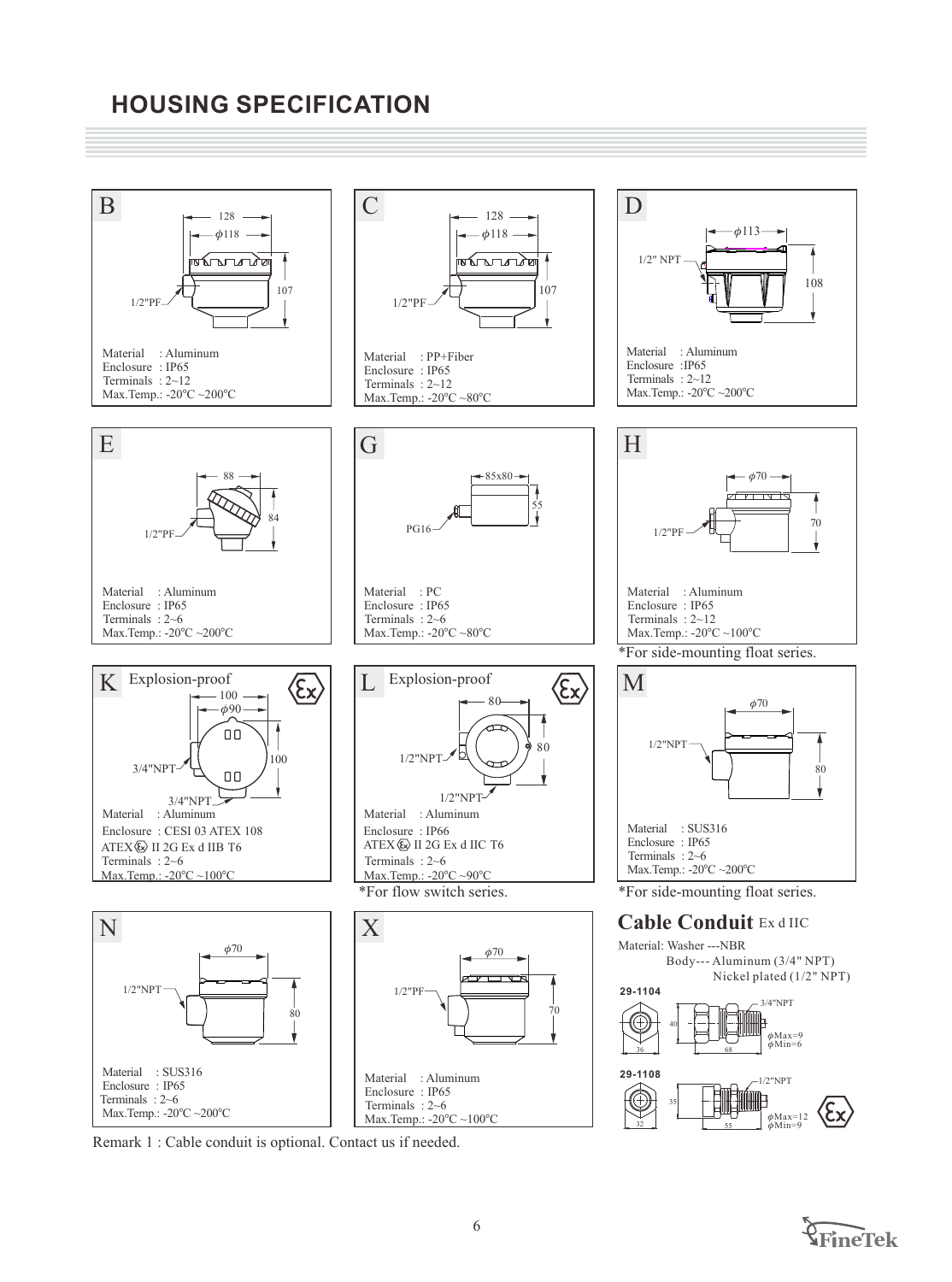# **FLOAT SPECIFICATIONS**

| <b>MODEL</b>                             | <b>TYPE</b>    | $\phi A$ xBx $\phi C$ | S.G.     | Max. Pressure<br>(kg/cm <sup>2</sup> ) | Weight<br>(g)  | Material/Color                  | Max. Temp.<br>$(^{\circ}C)$ |
|------------------------------------------|----------------|-----------------------|----------|----------------------------------------|----------------|---------------------------------|-----------------------------|
| А                                        | S <sub>1</sub> | 28x28x9.5             | E > 0.7  | 10                                     | $\,$ 8 $\,$    | SUS 304 / 316L                  | 200                         |
| $\, {\bf B}$                             | S3             | 45x55x15              | E > 0.65 | 12                                     | 37.6           | <b>SUS 316</b>                  | 200                         |
|                                          | <b>S6</b>      | 75x108x20             | E > 0.5  | 10                                     | 165            | <b>SUS 304</b>                  | 200                         |
| → C ←                                    | <b>S13</b>     | 38x50x15              | E > 0.62 | 12                                     | 22.9           | <b>SUS 316L</b>                 | 200                         |
|                                          | S <sub>2</sub> | 41x38x11              | E > 0.7  | 35                                     | 19.5           | <b>SUS 316</b>                  | 200                         |
|                                          | S <sub>4</sub> | 52x52x15              | E > 0.55 | 30                                     | 33.4           | <b>SUS 316</b>                  | 200                         |
| $A \cdot$                                | S <sub>5</sub> | 75x73x20              | E > 0.7  | 30                                     | 102.4          | <b>SUS 316</b>                  | 200                         |
| B                                        | S7             | 30x28x9.5             | E > 0.82 | 25                                     | 8              | SUS 304 / 316L                  | 200                         |
|                                          | <b>S8</b>      | 100x100x20            | E > 0.5  | 15                                     | 249.7          | <b>SUS 304</b>                  | 200                         |
| ►I CI←                                   | S <sub>9</sub> | 150x150x30            | E > 0.45 | 15                                     | 534            | <b>SUS 304</b>                  | 200                         |
|                                          | <b>S10</b>     | 30x32x9.5             | E > 0.82 | 50                                     | 8.6            | <b>SUS 316</b>                  | 200                         |
|                                          | <b>S11</b>     | 28x32x9.5             | E > 0.82 | 30                                     | 8.1            | <b>SUS 316</b>                  | 200                         |
|                                          | P <sub>1</sub> | 25x15x10              | E > 0.65 | 4                                      | 3.5            | white<br>$PP / \frac{1}{black}$ | 80                          |
| A                                        | P <sub>2</sub> | 25x25x10              | E > 0.55 | 4                                      | 5              | white<br>$\frac{PP}{black}$     | 80                          |
| $\boxtimes$<br>区<br>$\, {\bf B}$         | <b>P3</b>      | 48x45x18.5            | E > 0.6  | 5                                      | 35.5           | PP / black                      | 80                          |
| $\mathcal{C}$<br>$\leftarrow$            | <b>P4</b>      | 20x25x10              | E > 0.7  | 4                                      | 3.7            | PP / black                      | 80                          |
| (Hollow)                                 | P <sub>5</sub> | 20x20x8.1             | E > 0.75 | $\overline{4}$                         | $\overline{4}$ | PP / black                      | 80                          |
|                                          | <b>P8</b>      | 18.2x15.3x7.2         | E > 0.8  | 4                                      | 1.82           | PP / black                      | $80\,$                      |
|                                          | Q <sub>6</sub> | 20x20x7.5             | E > 0.75 | ATM                                    | 3.5            | PP / white                      | 80                          |
| $-A$ .                                   | Q7             | 25x25x8.8             | E > 0.7  | ATM                                    | 6.7            | PP / white                      | 80                          |
|                                          | N1             | 25x15x10              | E > 0.5  | ATM                                    | 2.7            | NBR / black                     | 100                         |
| X<br>B                                   | N2             | 18.5x26x10            | E > 0.7  | ATM                                    | 3.3            | NBR / black                     | 100                         |
| $\rightarrow$ C $\leftarrow$<br>(Foam)   | N3             | 19x20x10              | E > 0.55 | ATM                                    | 2.4            | NBR / black                     | 100                         |
|                                          | N <sub>4</sub> | 17.5x25x10            | E > 0.65 | ATM                                    | 2.5            | NBR / black                     | 100                         |
|                                          | N <sub>5</sub> | 30x45x12.8            | E > 0.5  | ATM                                    | 11.5           | NBR / black                     | 100                         |
| А                                        | F <sub>2</sub> | 42x44x14              | E > 0.63 | 5                                      | 18.5           | PP                              | 80                          |
| B                                        | F3             | 45x45x20              | E > 0.65 | 5                                      | 35.7           | PP                              | 80                          |
| $\rightarrow$ C $\leftarrow$<br>(Hollow) | F <sub>4</sub> | 48x62x18              | E > 0.8  | 5                                      | 65.3           | <b>PVDF</b>                     | 120                         |

※E>0.8 when F4 float used in FC Series. E>0.75 when F4 float used in FG Series.



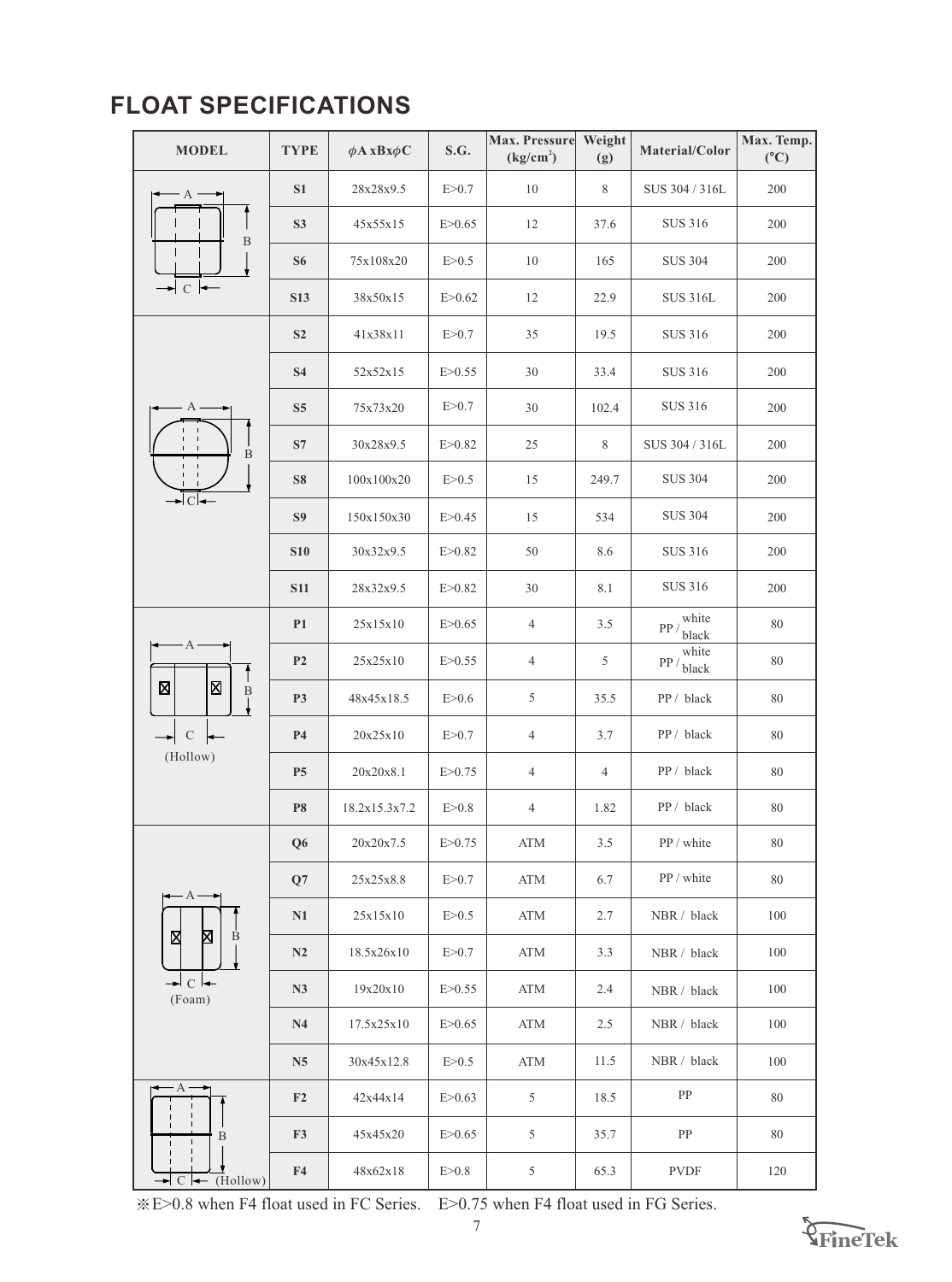#### THE PROPERTIES BETWEEN LIQUID AND FLOAT

Please choose the proper float subject to above independent specified terms and chemical characters.

- 1. Temperature: PVDF Max. 120°C, PP Max.  $80^{\circ}$ C. SUS304/316 Max. 200°C
- **2. Pressure:** SUS304/ 316 Float, Max. 35kg/cm<sup>2</sup> Engineering plastic, Max.  $5 \text{kg/cm}^2$
- (S10 float Max. 50kg)<br>**3. Viscosity:** Please choose smaller S.G. with greater diameter floats to cope with high viscosity liquid applications.

#### **Buyer's guide :**

The magnetic level switch can be done as per customer's specified technical data such as the flange, thread, housing, float ball diameter, float ball number, the float traveling up or down actuated position by N.C. or N.O. output, the total float working distance (L) or each

- **4. Chemical:** Please use plastic float for acid/ alkaline corrosion of chemical applications. PVDF float is noted for high temperature cases.
- **5. Benzine:** Please choose stainless steel floats to apply in any gasoline, fuel oil, petroleum application.
- **6. S.G.:** The float S.G. Must be smaller than the liquid, otherwise, the liquid buoyancy can not deliver the float upword.

independent float actuating position, please refer the order information to define the application specifications. A single ball driving multiple actuated points is available to apply on the order form.



Material Housing Type Connection Stem (Tube) Type Float Type Float Number Total Float Working Distance

It is requested the minimum interval for a single ball driving dual actuated positions (D) or neighboring two balls (B), or from the bottom to the lowest ball interval (C) or from the mounting position to the first ball (A), otherwise, there will be some magnetic mutually interference involved by insufficient interval. To ensure the defined distance, please see the data below:

- A= Minimum distance from the mounting position to the highest actuation level.
- B= Minimum distance between any two actuation levels.
- C= Minimum distance from end of the lowest level.
- D= Minimum distance between two actuation levels by one float.
- E= Screw length

| <b>FLOAT</b><br><b>TYPE</b> | S <sub>1</sub> | S <sub>2</sub> | S <sub>3</sub> | S <sub>4</sub> | S <sub>5</sub> | S6  | P <sub>1</sub> | P <sub>2</sub> | P <sub>3</sub> | F4 |
|-----------------------------|----------------|----------------|----------------|----------------|----------------|-----|----------------|----------------|----------------|----|
| A(mm)                       | 25             | 32             | 40             | 39             | 50             | 70  | 23             |                | 47             | 55 |
| B(mm)                       | 50             | 64             | 82             | 78             | 99             | 136 | 44             | 55             | 85             | 98 |
| C(mm)                       | 25             | 32             | 40             | 39             | 50             | 70  | 23             | 31             | 43             | 50 |
| D(mm)                       | 30             | 40             | 55             | 50             | 65             | 70  | 30             | 30             | 45             | 65 |

| $\vert$ SCREW $\vert$ 1/2" $\vert$ 3/4" $\vert$ 1" $\vert$ 1-1/4" $\vert$ 1-1/2" $\vert$ 2" $\vert$ 2-1/2" $\vert$ 3" |    |    |    |                                   |    |    |    |
|-----------------------------------------------------------------------------------------------------------------------|----|----|----|-----------------------------------|----|----|----|
| $(E)$ (mm)   14                                                                                                       | 16 | 19 | 22 | $\begin{array}{c} 22 \end{array}$ | 25 | 28 | 32 |



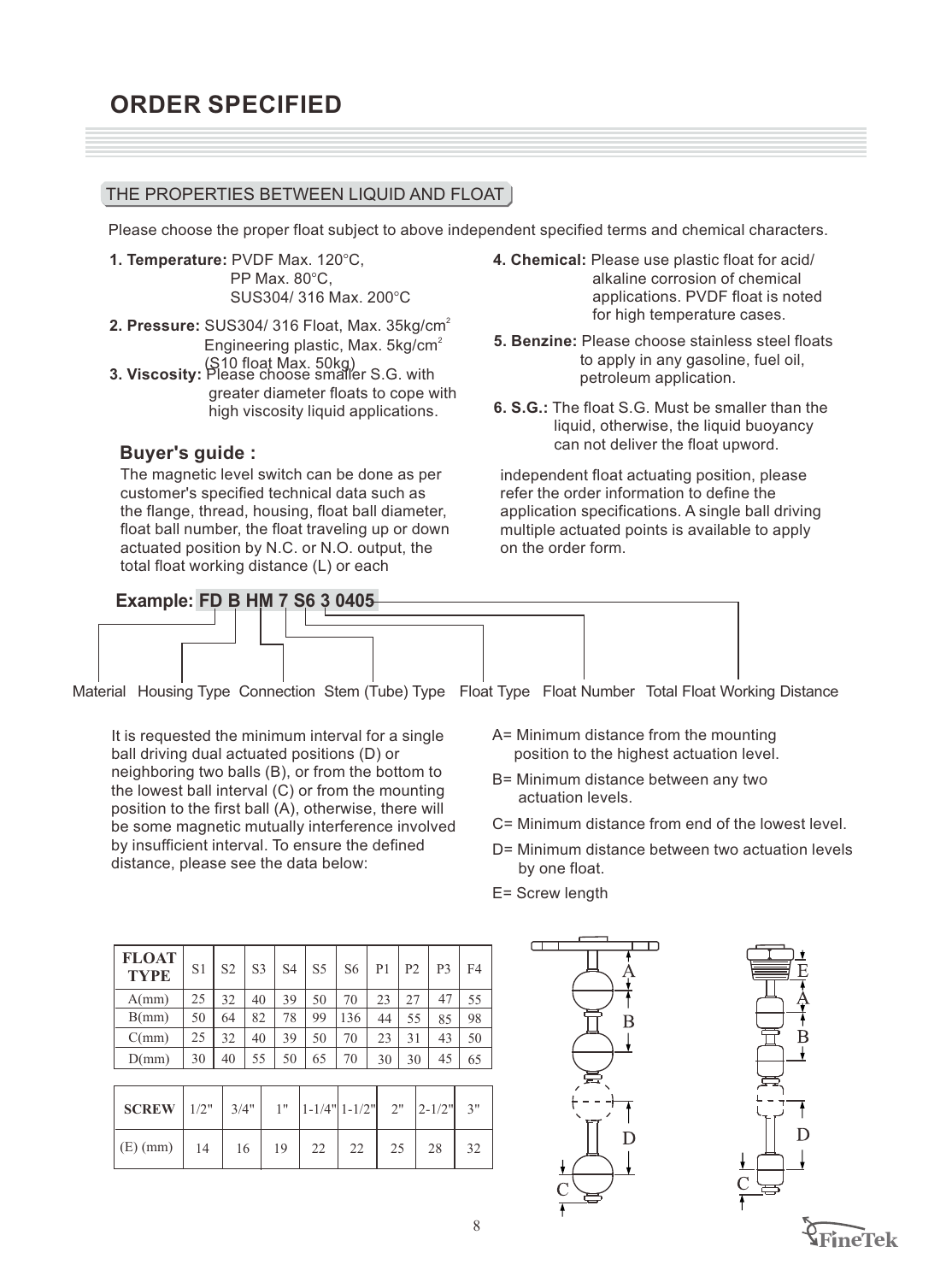# **HOW TO MAKE YOUR ORDER**



\* Special term for LR Marine approval: "Environmental test has been carried out but it is not applicable to use in the ship and offshore that type of screw fittings is used for pipe exceeding 51mm outer diameter".

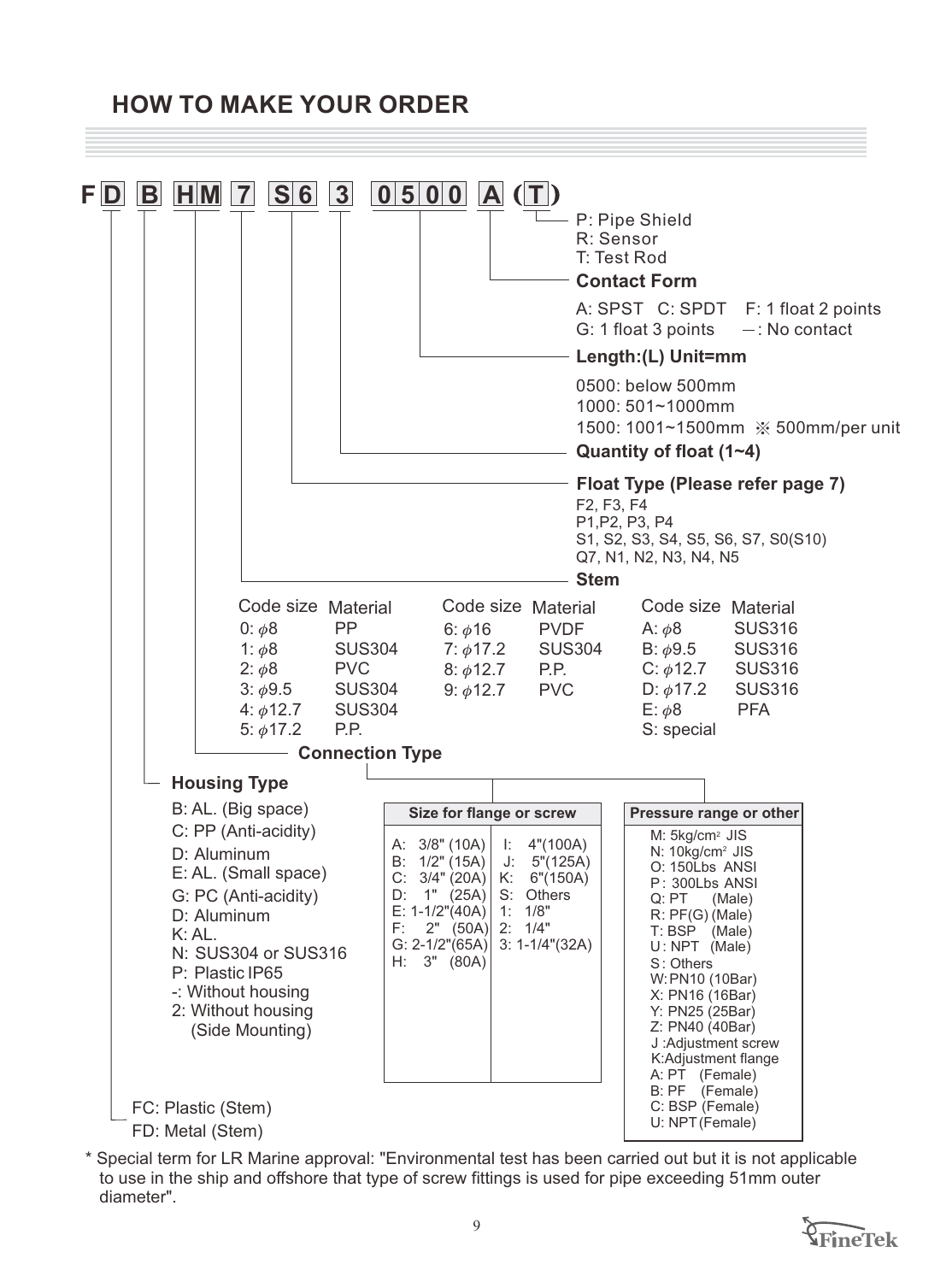# **ANTI-CORROSION SCREW TYPE / FLANGE TYPE**

Housing material apply by PP, wet portion material options in PP, PVDF, specially applicable for chemical applications against corrosive environments.







**Order information**







 $V^{\text{pe}}$  FC C (FN) 5 P3 4



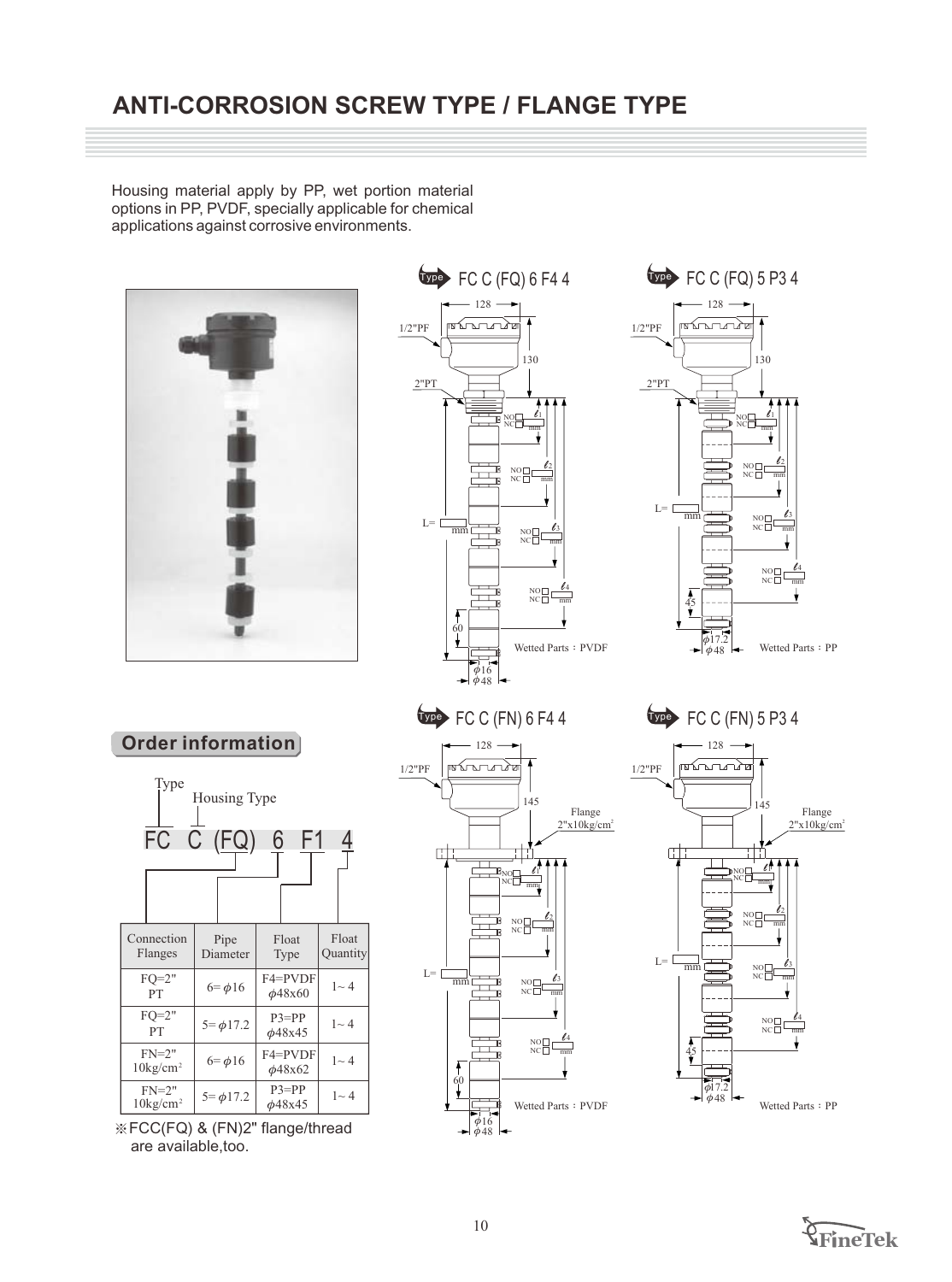# **STANDARD FLANGE TYPE**

The housing complies with the IP65 rating and can therefore be used in outdoor environment.







**Order information**





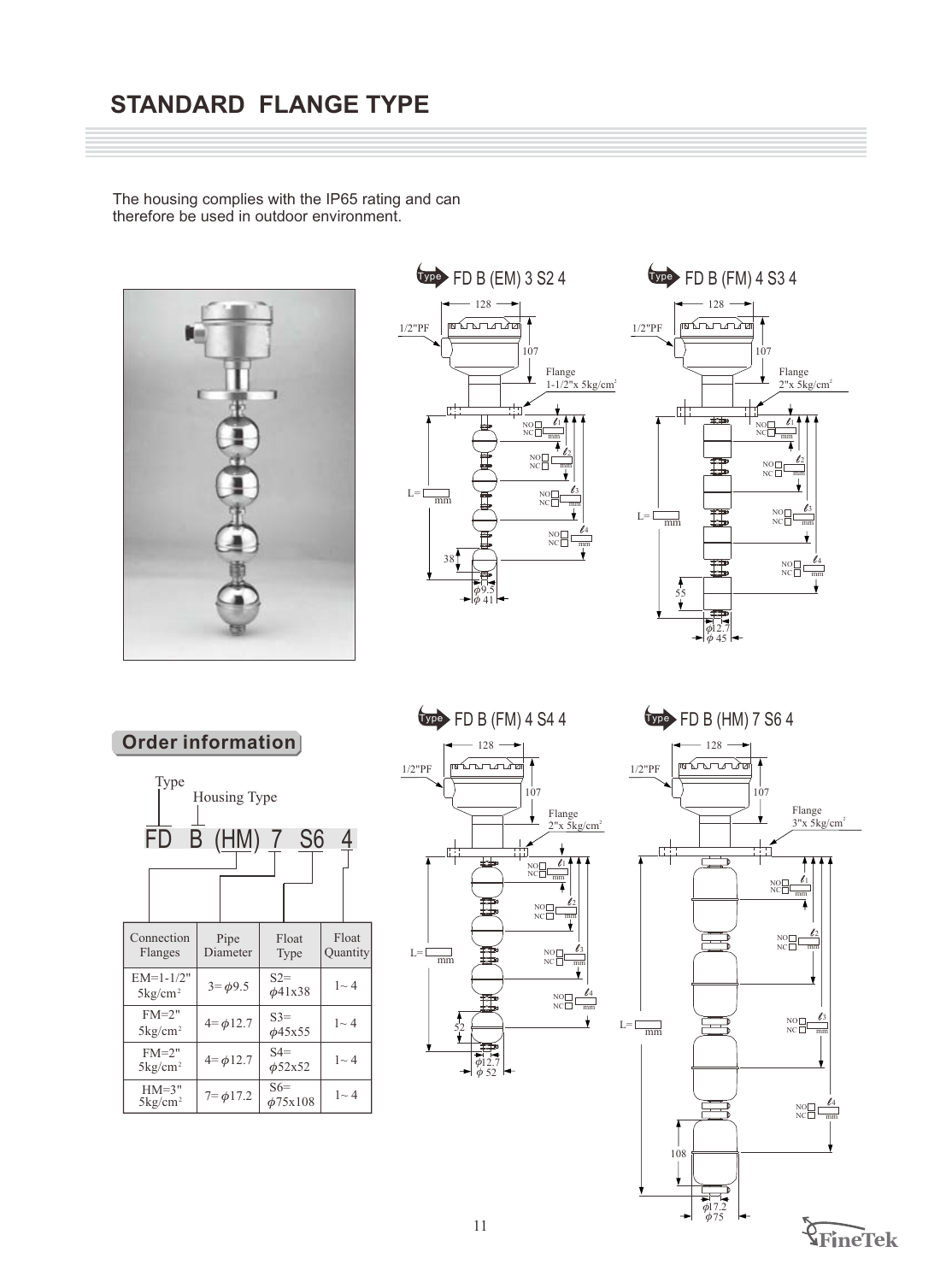# **STANDARD SCREW TYPE**

The housing complies with the IP65 rating and can therefore be used in outdoor environment.







**Order information**





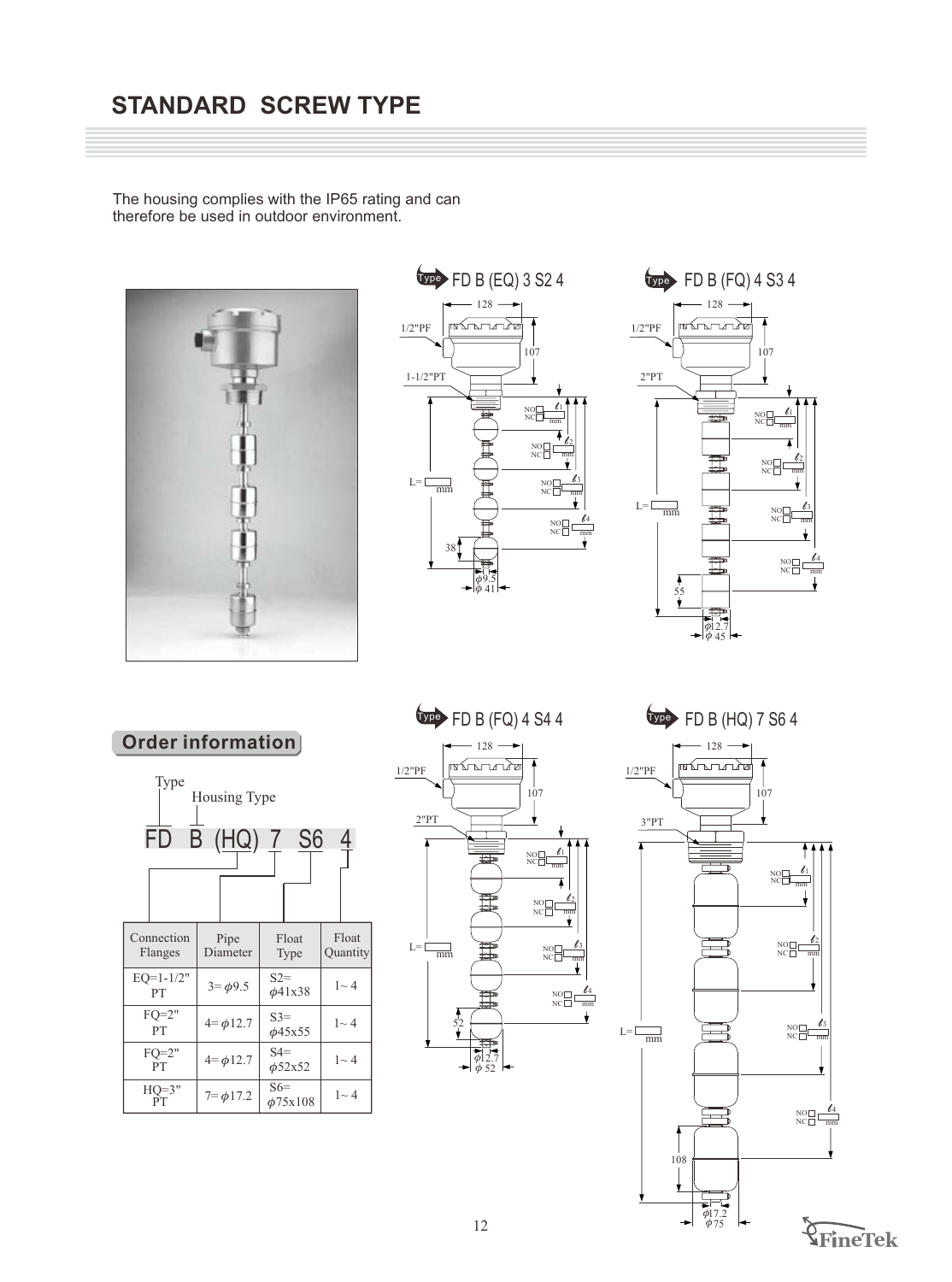The housing complies with the IP65 rating and can therefore be used in outdoor environment.



93

1

 $N$ C $\frac{\epsilon_1}{\epsilon_2}$ 

84

NO NC

NO NC

2

mm

3

mm

1/2"PF

Flange  $1 - 1/2$ "x5kg/cm

 $\overrightarrow{CP}$  FD E (EM) 3 S2 3  $\overrightarrow{CP}$  FD E (3M) 1 S1 3



**Order information**



 $\overrightarrow{CPP}$  FD E (EQ) 3 S2 3  $\overrightarrow{CPP}$  FD E (DQ) 1 S1 3

41 9.5

 $\phi$  $\ddot{\phi}$ 

mm  $L =$ 

38





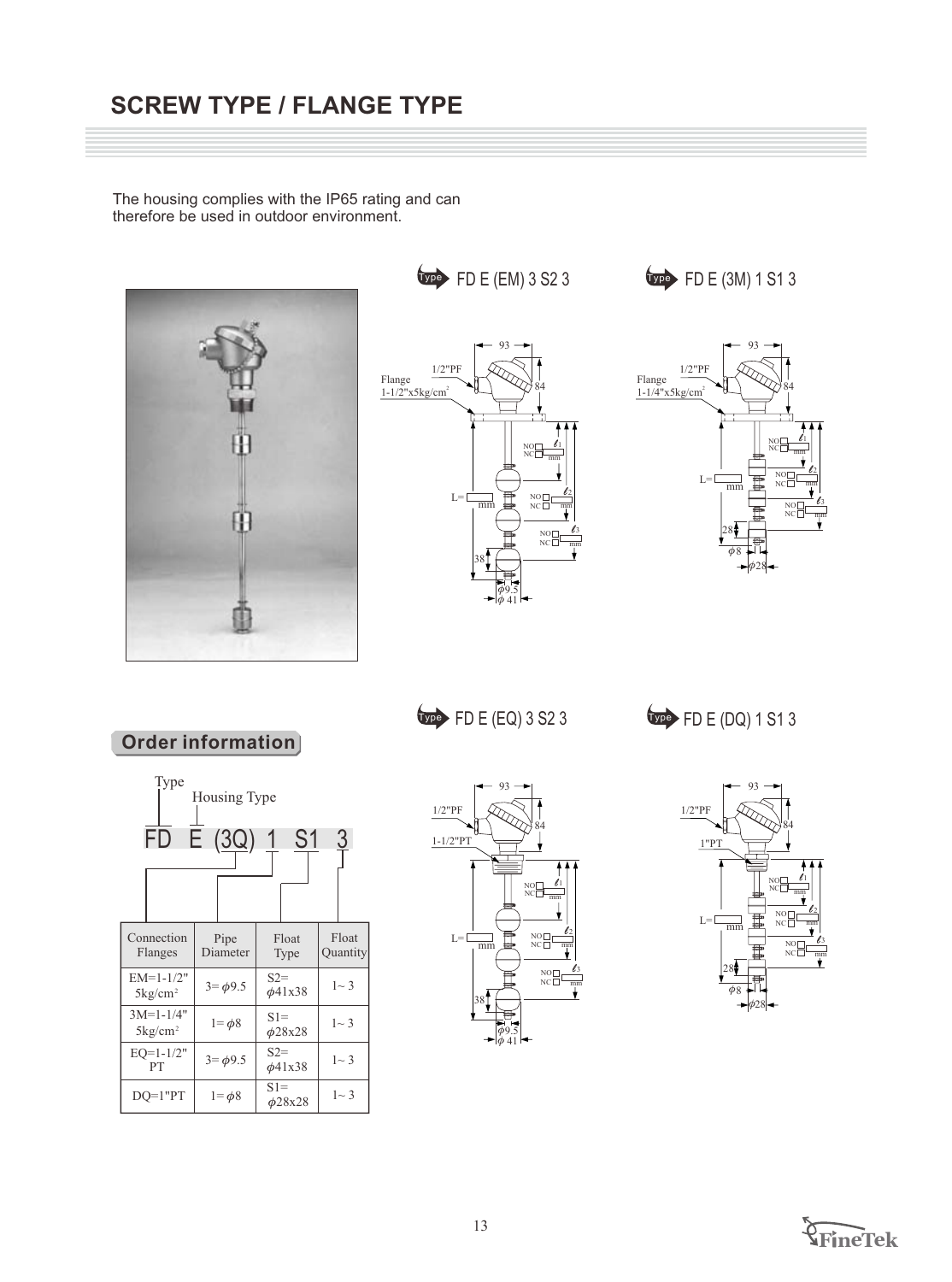# **FLANGE TYPE**

#### **Order information**

| Type<br>Housing Type<br>FD - K - HM - 7 - S6 - 4 |                 |                        |                   |  |  |  |
|--------------------------------------------------|-----------------|------------------------|-------------------|--|--|--|
| Connection<br>Pipe<br>Flanges<br>Diameter        |                 | Float<br>Type          | Float<br>Quantity |  |  |  |
| $EM=1-1/2"$<br>$5\,\mathrm{kg/cm^2}$             | $3 = \phi 9.5$  | $S2=$<br>$\phi$ 41x38  | $1 \sim 4$        |  |  |  |
| $FM=2"$<br>$5\mathrm{kg/cm^2}$                   | $4 = \phi 12.7$ | $S3=$<br>$\phi$ 45x55  | $1 \sim 4$        |  |  |  |
| $FM=2"$<br>$5\mathrm{kg/cm^2}$                   | $4 = \phi 12.7$ | $S4=$<br>$\phi$ 52x52  | $1 \sim 4$        |  |  |  |
| $HM=3"$<br>$5\mathrm{kg/cm^2}$                   | $7 = \phi 17.2$ | $S6=$<br>$\phi$ 75x108 | $1 \sim 4$        |  |  |  |





# **SCREW TYPE**

# **Order information**





**FlneTek**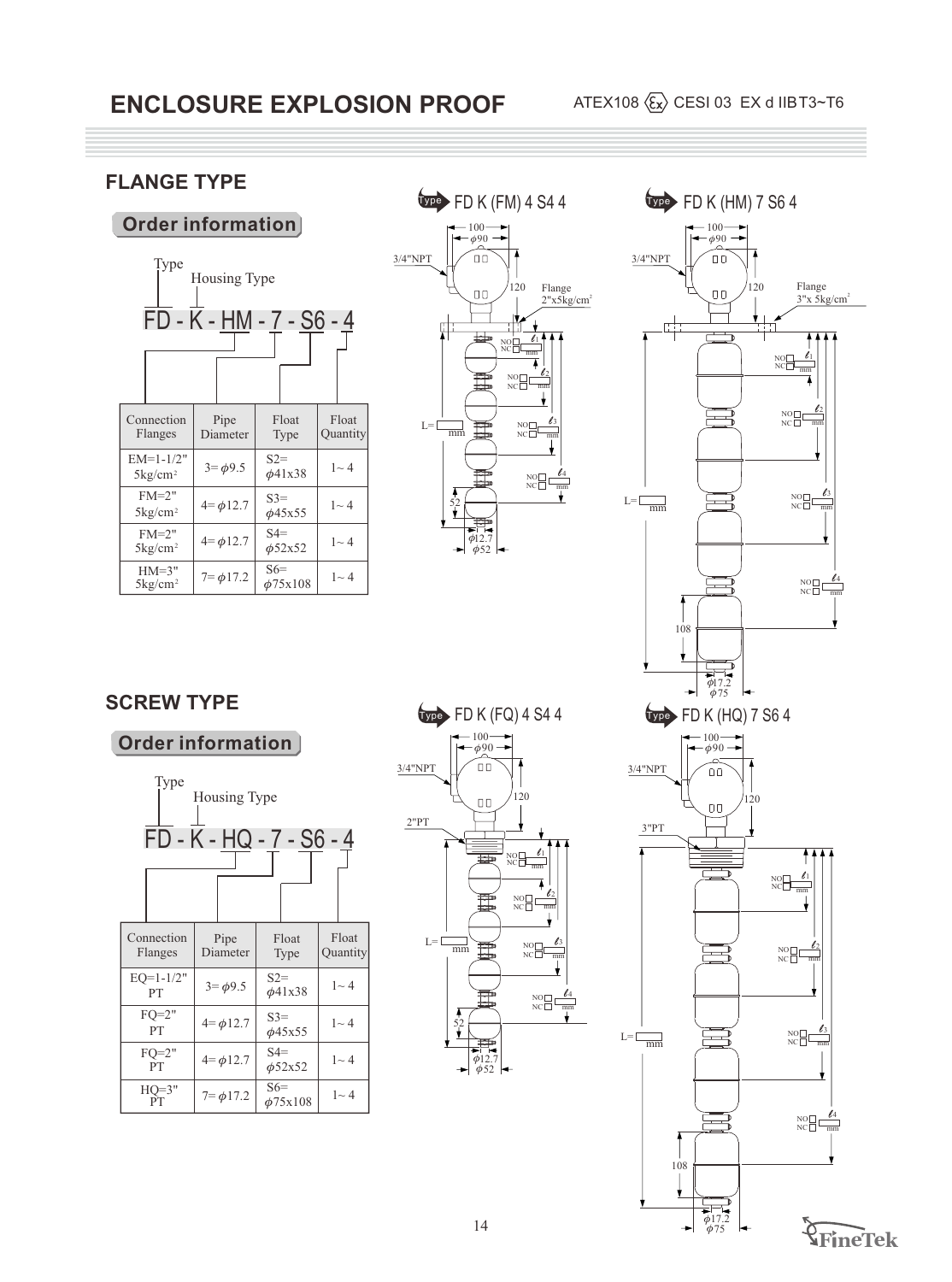# **VERTICAL ADJUSTMENT TYPE**

This is a special design for some liquid applications requiring monitoring different actuation levels frequently. The user needs only to loose the hexagon nut, then remove the mounted screw/ flange up or down to achieve the actuated level position adjustment.

- Applicable at tank interior pressure under  $5 \text{ kg/cm}^2$ .
- $*$  Standard specification 80 $°C$ , special order of max. 200°C available.
- Switch contact: 20W/150Vac /250Vdc SPDT 50W/300Vac /350Vdc SPST 60W/220Vac /500Vdc SPST 60W/400Vac /1000Vdc SPDT
- Customer specified flange/ screw acceptable.



#### **Order information**



 $*$  Please specify the  $\ell_1$  while placing an order. (Length from lower end of housing to center line of float ball)



| Connection                         | Pipe<br>Diameter | Float<br>Type         |
|------------------------------------|------------------|-----------------------|
| $E J = 1 - 1/2"$<br>PT             | $3 = \phi 9.5$   | $S2=$<br>$\phi$ 41x38 |
| $FI=2"$<br>PT                      | $4 = \phi 12.7$  | $S4=$<br>$\phi$ 52x52 |
| $EK=1-1/2"$<br>5kg/cm <sup>2</sup> | $3 = \phi 9.5$   | $S2=$<br>$\phi$ 41x38 |

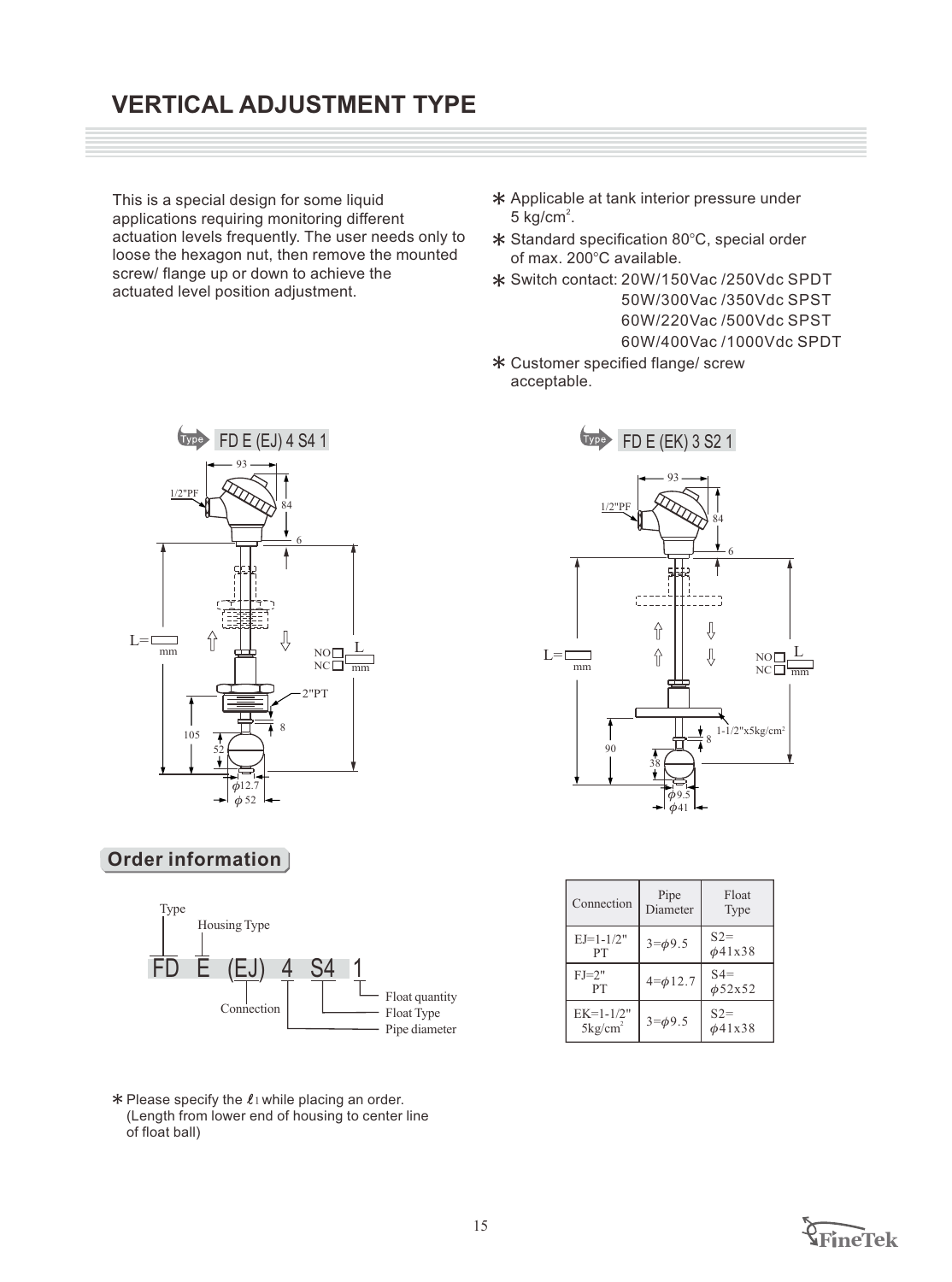#### **FUNCTION:**

When the Test Rod is attached to a magnetic float level switch, user could test the performance of the magnetic switch directly by pulling the handle of the test rod on the top of the switch.

## **MATERIAL:**

- 1. Rod Connection: Bronze
- 2. Compressed Spring: Stainless Steel
- 3. Positioning Clip: Stainless Steel
- 4. Test Rod Stem: Stainless Steel





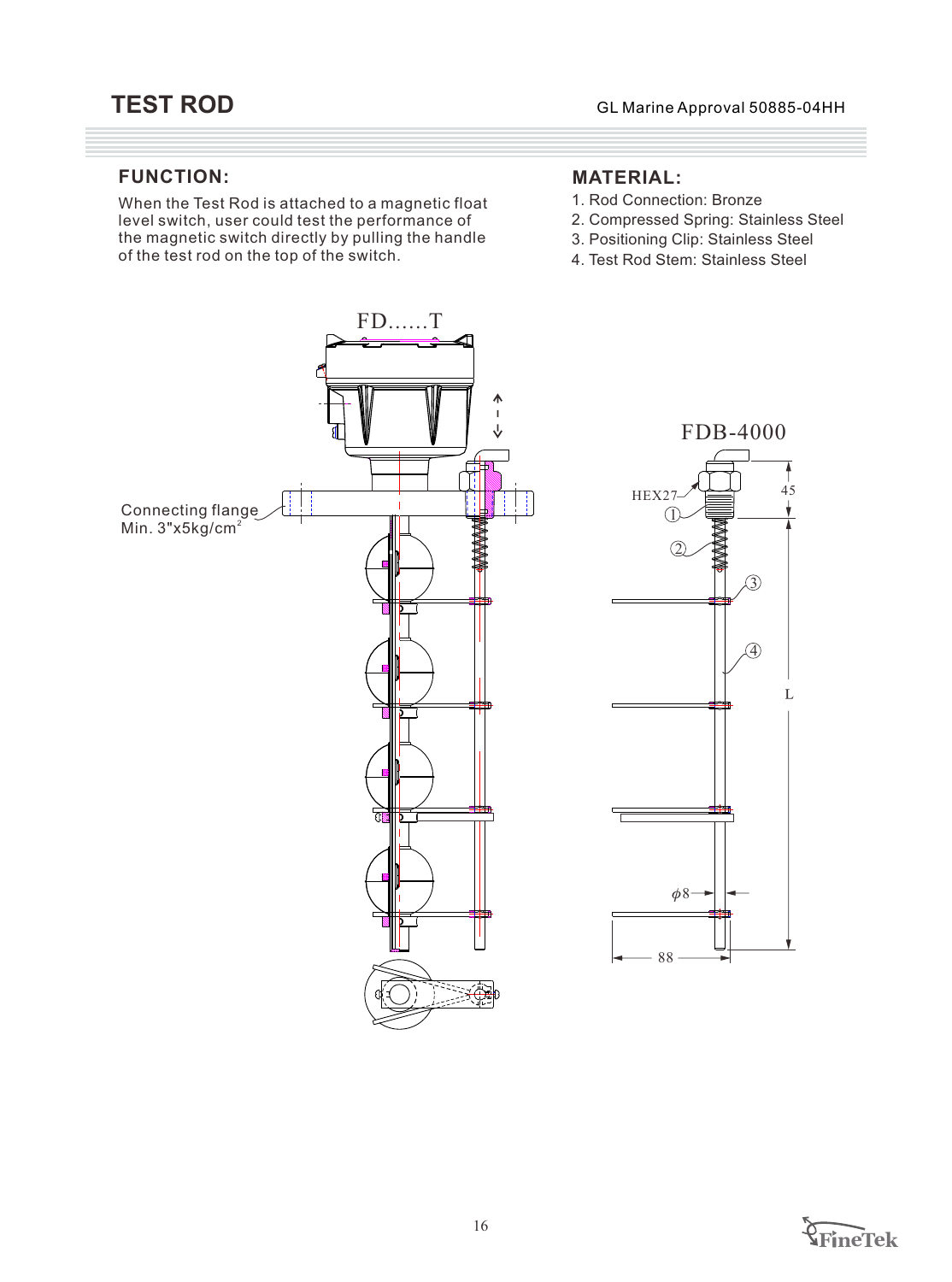# **MARINE GRADE APPROVAL**









**FH DM 4 S3 1 FM FM 4 S3 1**  $\phi$ 70 70 ╥

**Contact Form** A: SPST, C: SPDT **Length: mm** 0500: below 500mm 1000: 501~1000mm

Float Type Pipe diameter

1500: 1001~1500mm Float quantity



 $\ell_{\scriptscriptstyle 1}$ 

**FH DM 4 S3 1 0500 A**

 $1"x5kg/cm<sup>2</sup>$  |  $\phi$ 

 $\phi$  60.5

**Connection** 

C-C

1/2"NPT

╫╫

 $\overline{\mathsf{L}}$ 



**FM DM 4 S3 1 0500 A**



**Connection** 

| Connection                                                       | Pipe<br>Diameter | Float<br>Type |
|------------------------------------------------------------------|------------------|---------------|
| DM=1"x 5kg/cm <sup>2</sup>   $4=$ $\phi$ 12.7   S3= $\phi$ 45x55 |                  |               |
| FM=2"x 5kg/cm <sup>2</sup>   $4=$ $\phi$ 12.7   S4= $\phi$ 52x52 |                  |               |

\* Please specify the  $\ell$ 1,  $\ell$ 2, C-C and L while placing an order. (Length from lower end of housing to center line of float ball)

\* Special term for LR Marine approval: "Environmental test has been carried out but it is not applicable to use in the ship and offshore that type of screw fittings is used for pipe exceeding 51mm outer diameter".

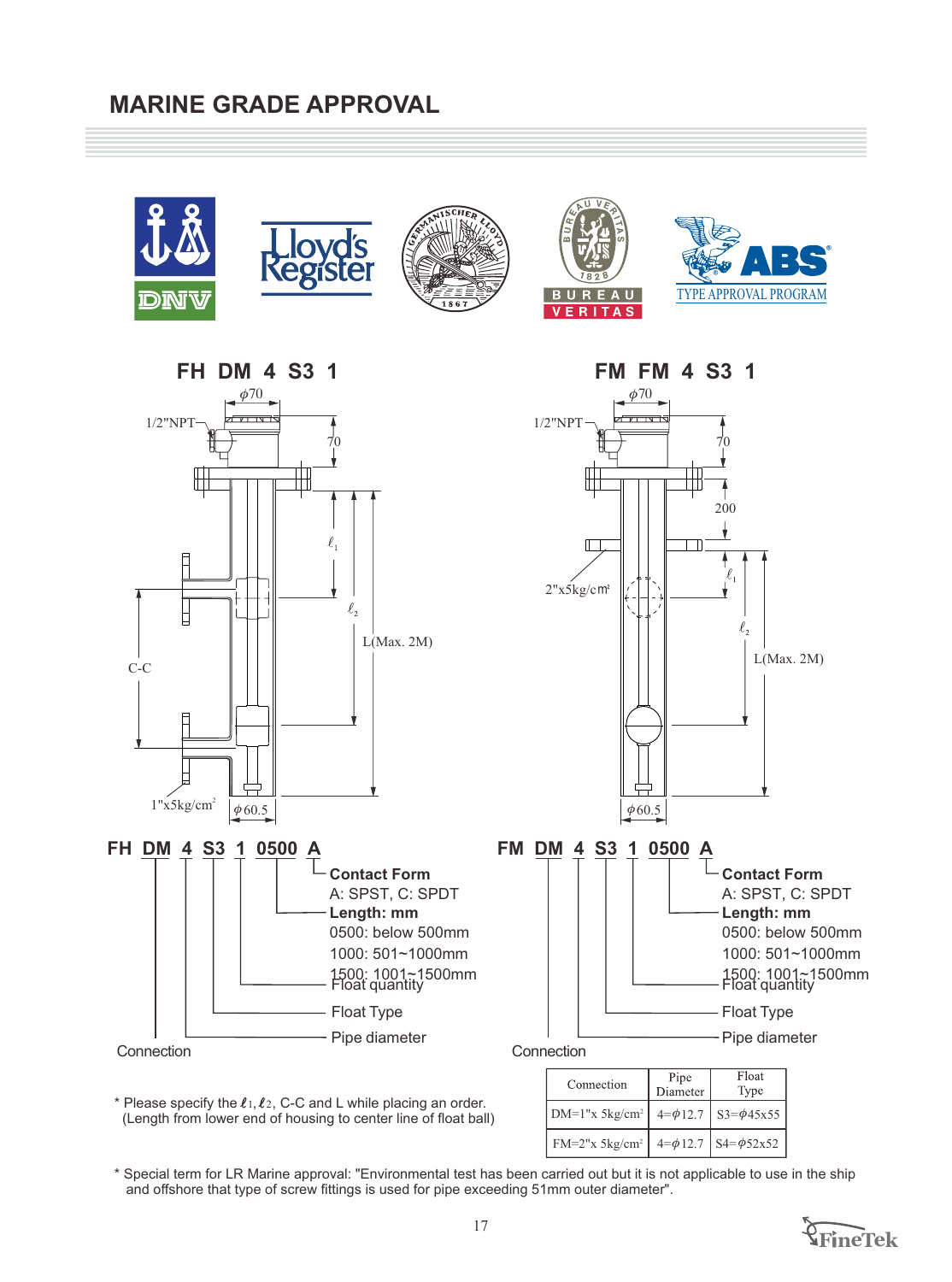#### **EXPLOSION PROOF TYPE** PTB PROOF No. 05 ATEX 1027 @ II 2G Ex d IIB T6~T3 GB NEPSI PROOF No.GYJ111215 Ex d IIC T3~T6  $\textcircled{k}$  II 2D Ex tb IIIC T85°C~T200°C Db IP65

# **FLANGE TYPE**







# **SCREW TYPE**





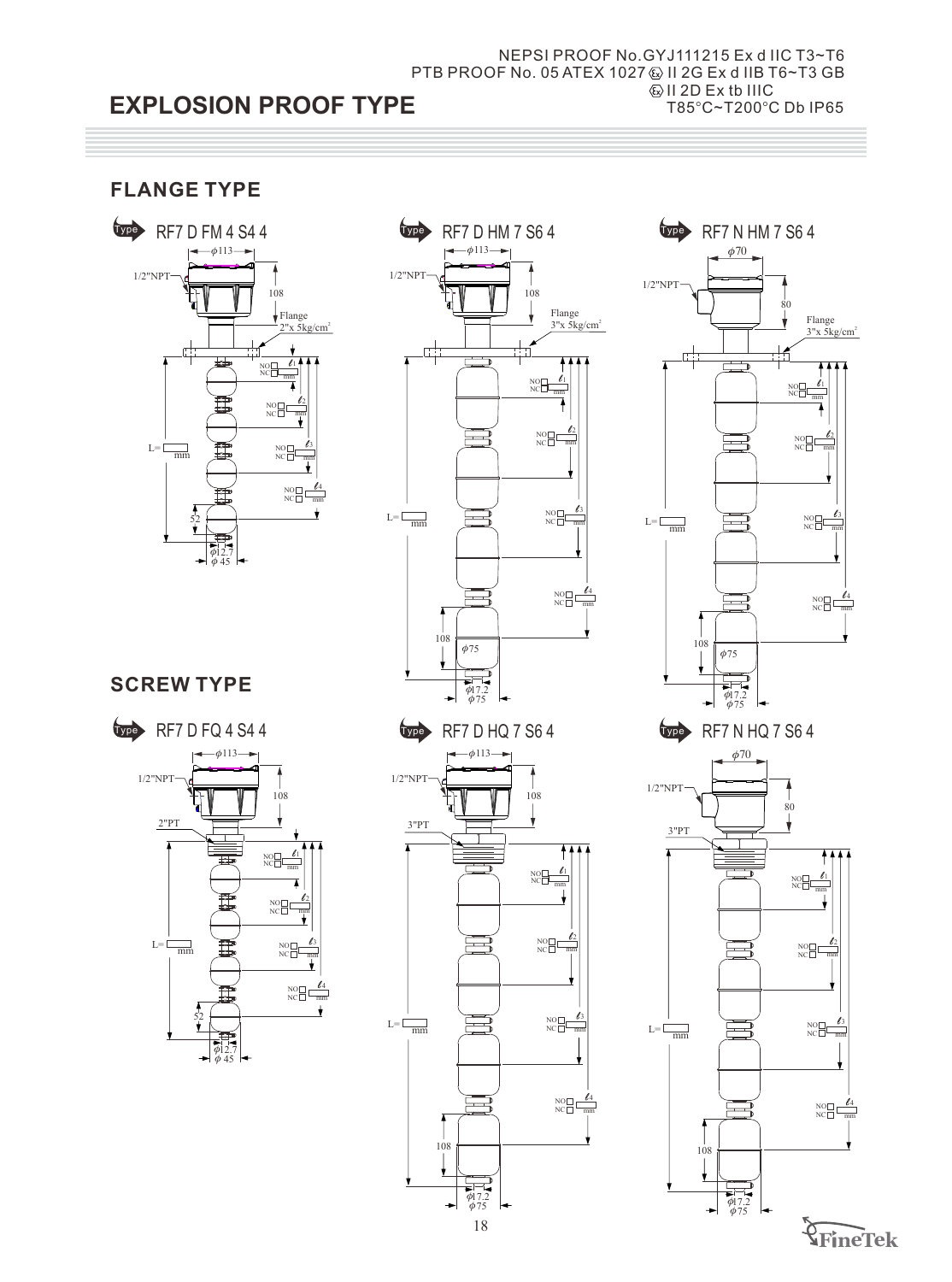# **HOW TO MAKE YOUR ORDER**



<sup>\*</sup> Certified by GL, ABS Marine grade are available. (Please see page 17)

<sup>\*</sup> Special term for LR Marine approval: "Environmental test has been carried out but it is not applicable to use in the ship and offshore that type of screw fittings is used for pipe exceeding 51mm outer diameter".

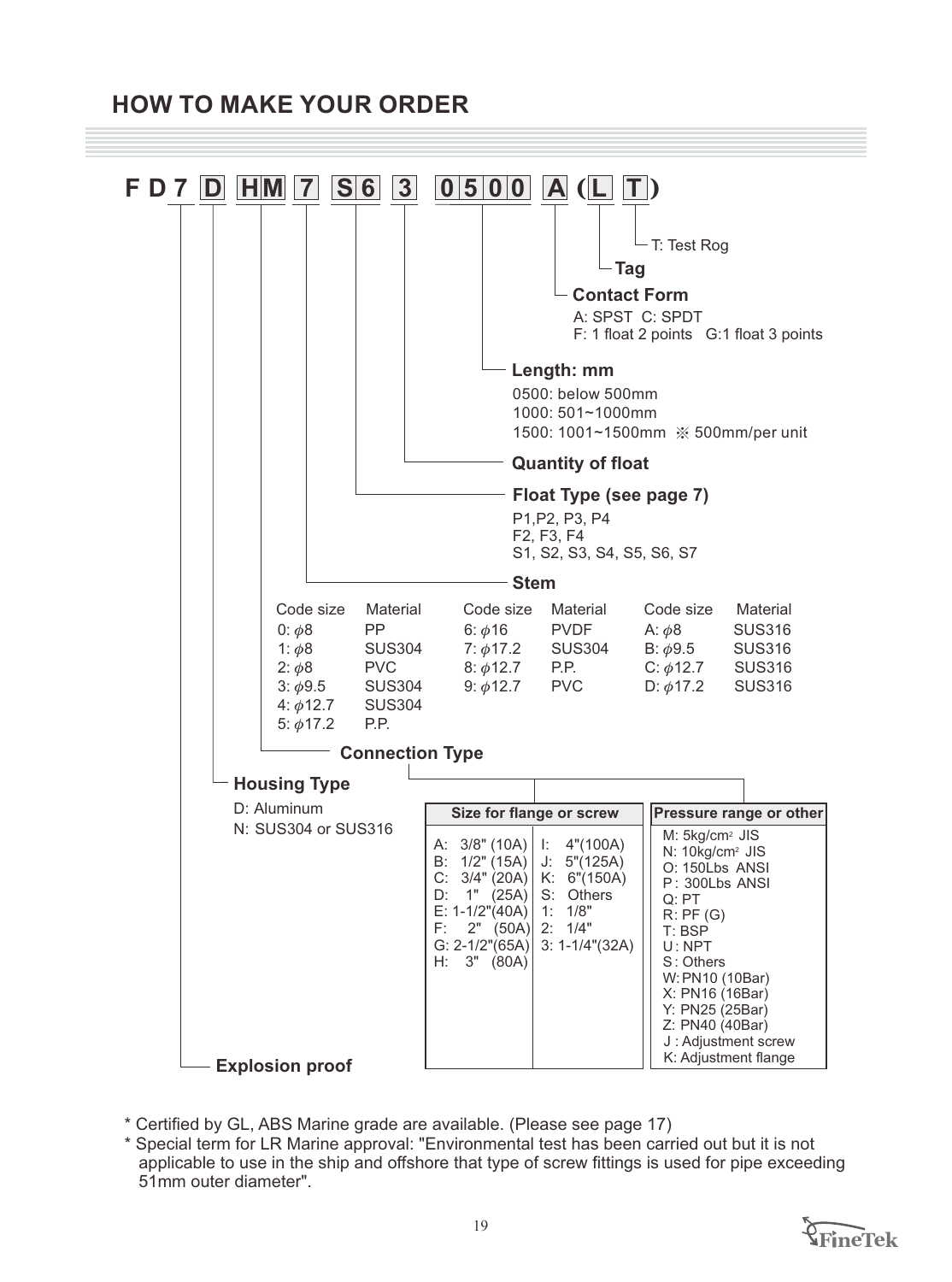# **TYPICAL WIRING DIAGRAMS**



Note: The "N.O." Means normally opened circuit of the reed switch (off) in lower liquid level. As the float moves up to the specified higher level, the circuit closed (on).

The "N.C." Means normally closed circuit of the reed switch (on) in lower liquid level. As the float moves up to the specified higher level, the circuit closed (off).

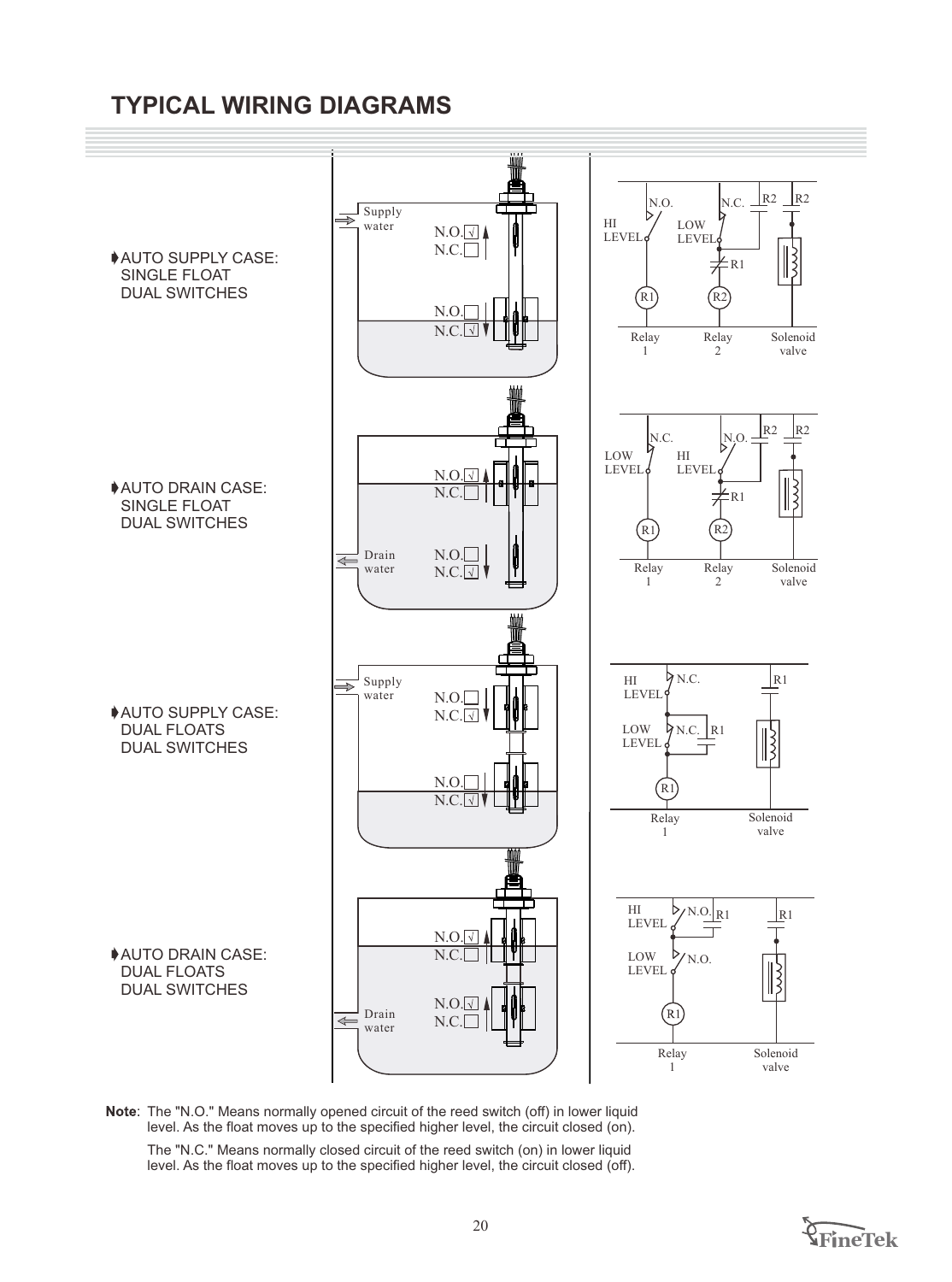● The float level switch should be mounted far away from liquid inlet. Any strong liquid fluctuation will produce error output signals.



 $\bullet$  It had better require an L type supporter, when the switch is mounted in concrete wall tank as figure below.

It is advised to place a pipe shield or  $\bullet$ equivalent device to normalize the switch actuation if the switch is used near agitator.



 $\bullet$  It is recommended to select the standpipe with diameter larger than the float ball for installation process.





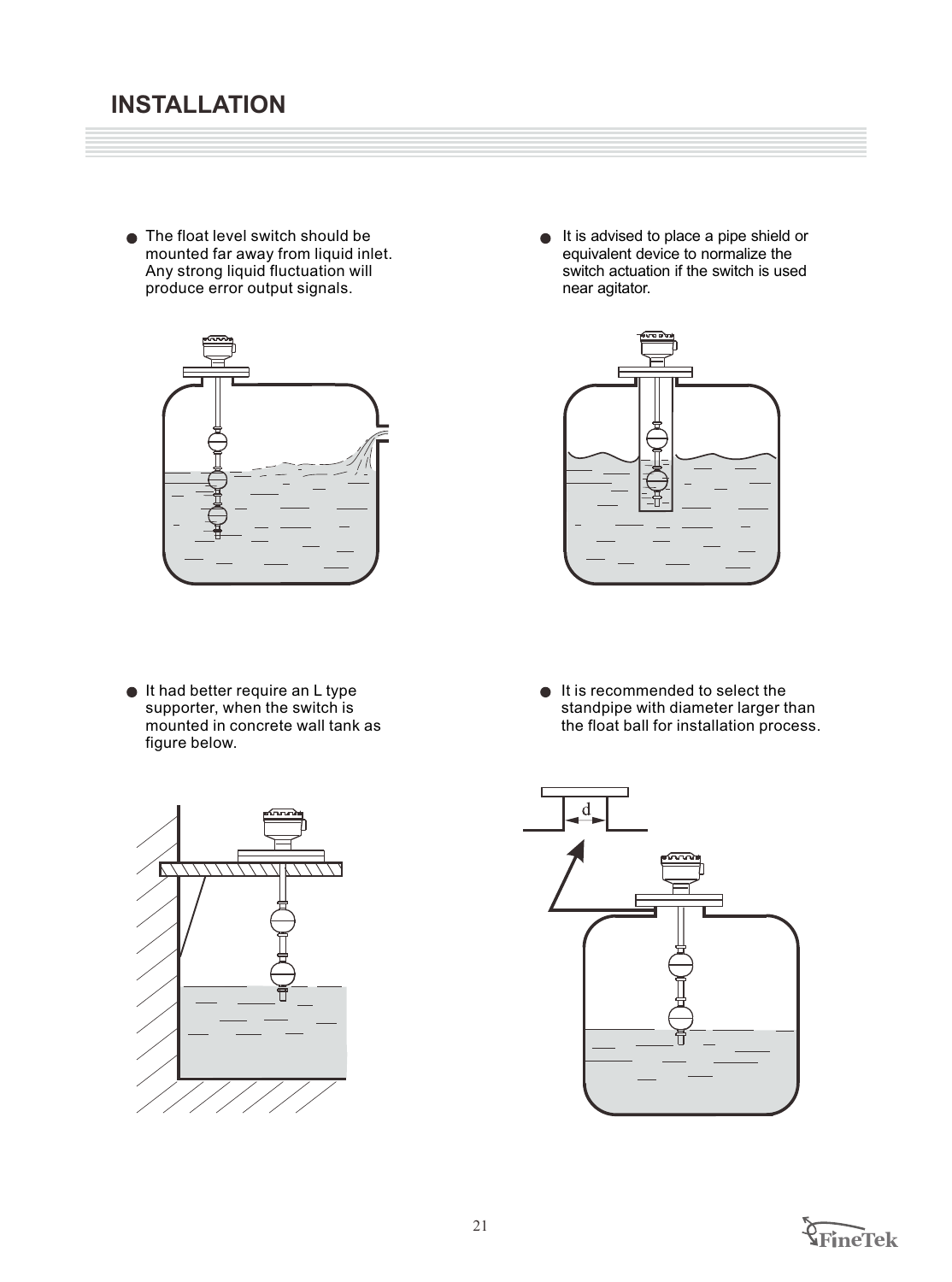# **CONNECTION DIAGRAMS**





Means that the NC-C circuit will be close while liquid level lower than the float ball, by mark of "?ON".

Means that the NO-C circuit will be close while liquid level higher than the float ball, by mark of "?ON".

**NO C NC**<br> $\frac{N}{N}$ Means that the NO-C circuit will be close while liquid level higher than the float ball, and NC-C circuit will be close while liquid level lower than the float ball.

- $\mathcal X$  Please screw the housing cap tightly and fix the conduit outlet, it will reinforce the housing performance against the moisture and direct water.  $(\phi 8$ mm multiple cord is recommended for wiring)
- $\mathcal K$  If the end user is intended to adjust the actuation level position independently, please move the float ball(s) position as well as the interior reed switches, otherwise, it will appear an error or no signal.